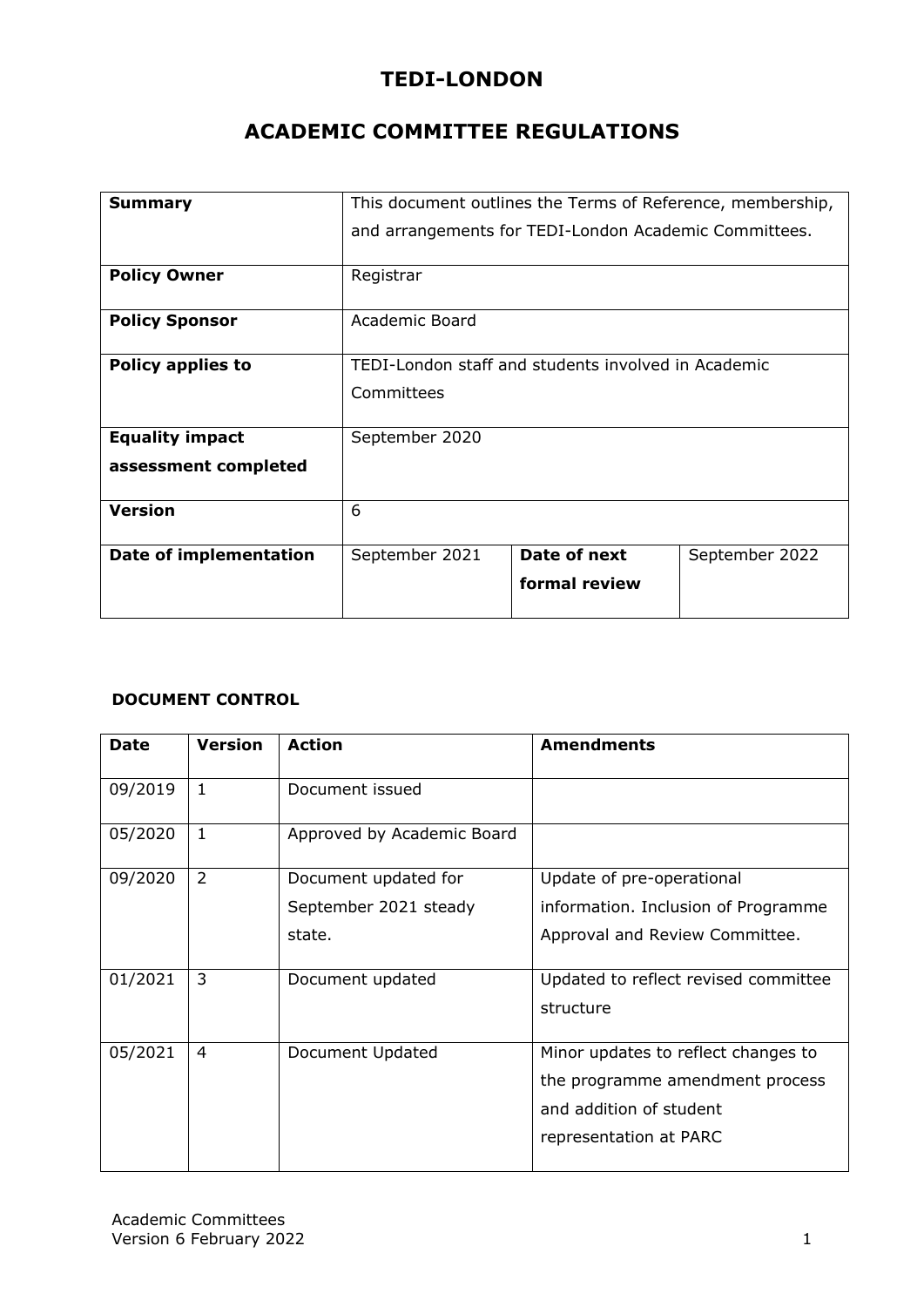| 08/2021 | 5 | Document updated to reflect | Updates made to replace Module and |
|---------|---|-----------------------------|------------------------------------|
|         |   | changes to assessment       | Programme Boards with Assessment   |
|         |   | processes                   | Boards and Assessment Review       |
|         |   |                             | Panels                             |
|         |   |                             |                                    |
| 10/2021 | 6 | Document updated to reflect | Updates made to clarify student    |
|         |   | changes agreed at October   | attendance with regards to quoracy |
|         |   | 2021 Academic Board and     | and to clarify membership for the  |
|         |   | discussions with Academic   | Student Experience Committee,      |
|         |   | Director                    | Assessment Boards and Assessment   |
|         |   |                             | <b>Review Panels</b>               |
|         |   |                             |                                    |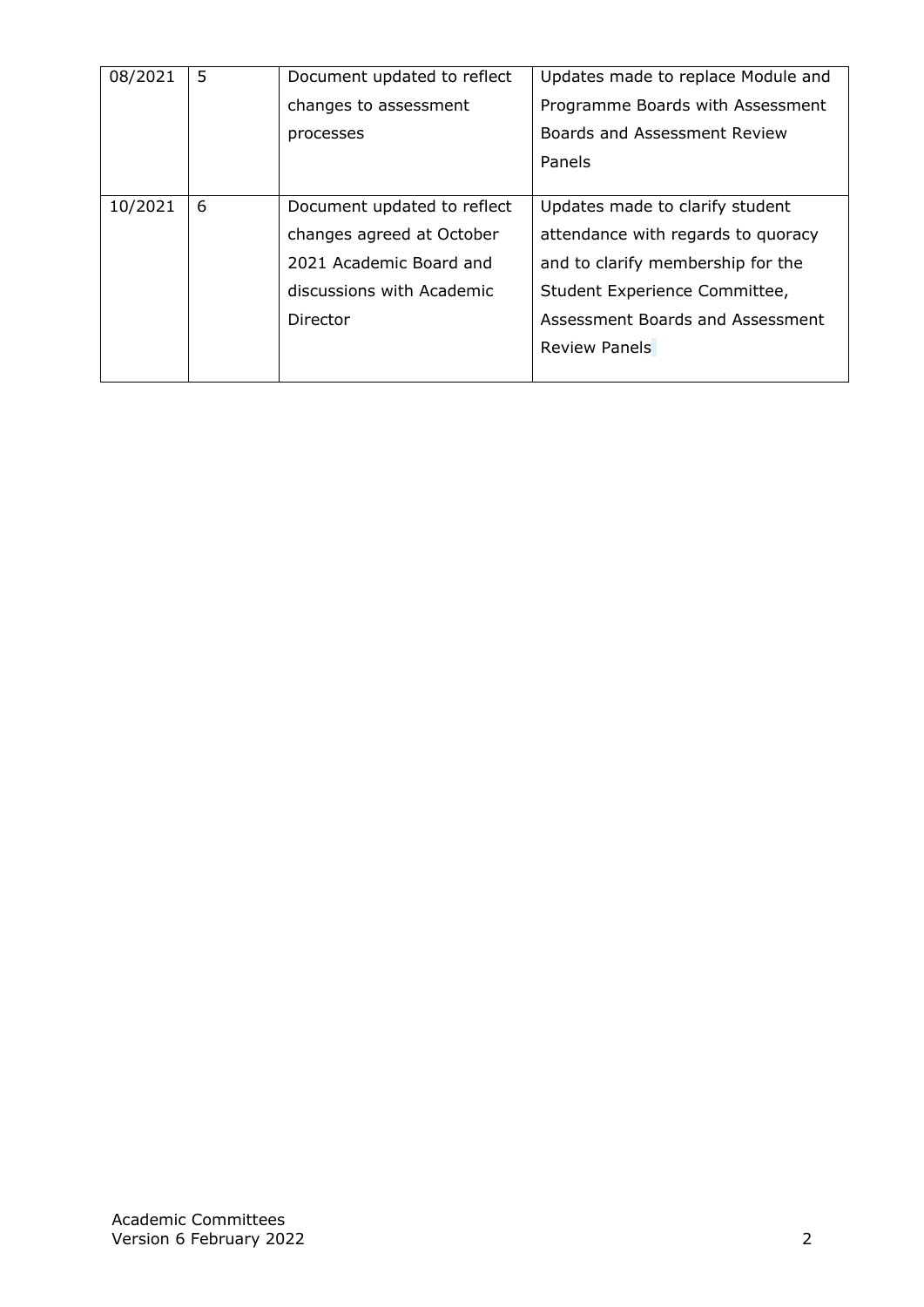# **CONTENTS**

| 7. TERMS OF REFERENCE: STUDENT EXPERIENCE COMMITTEE  17            |
|--------------------------------------------------------------------|
| 8. TERMS OF REFERENCE: PROGRAMME APPROVAL AND REVIEW COMMITTEE  20 |
| 9. TERMS OF REFERENCE: LEARNING, TEACHING AND QUALITY COMMITTEE23  |
|                                                                    |
|                                                                    |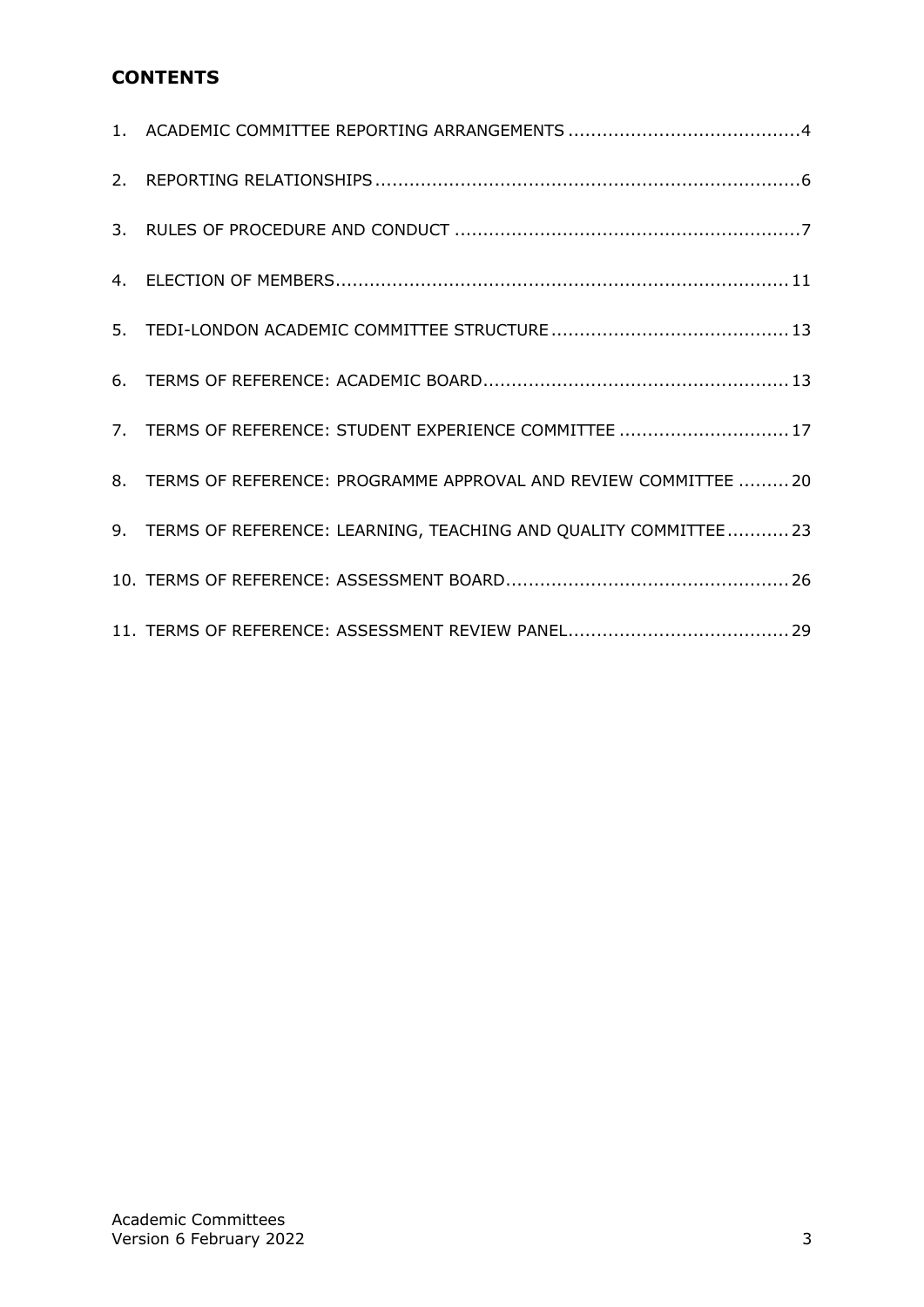# <span id="page-3-0"></span>**1. ACADEMIC COMMITTEE REPORTING ARRANGEMENTS**

1.1. Article 28 of the TEDI-London [Articles of Association](https://s3.eu-west-2.amazonaws.com/document-api-images-live.ch.gov.uk/docs/iNKDqXiK3pq0cJcFcFxs-nbc0ZB3QBEsOgZKO-5Tk6o/application-pdf?X-Amz-Algorithm=AWS4-HMAC-SHA256&X-Amz-Credential=ASIAWRGBDBV3IXZIJ5NL%2F20210219%2Feu-west-2%2Fs3%2Faws4_request&X-Amz-Date=20210219T172233Z&X-Amz-Expires=60&X-Amz-Security-Token=IQoJb3JpZ2luX2VjEIX%2F%2F%2F%2F%2F%2F%2F%2F%2F%2FwEaCWV1LXdlc3QtMiJGMEQCID1iD6VaBZlln3t5OnwYm46ItnlMOXLOZ%2FBcBII06aW1AiB2xg63RtyrGeNA6ykQUri4Ke8lfK1S3BWiWHpWWD9FPCq9AwiN%2F%2F%2F%2F%2F%2F%2F%2F%2F%2F8BEAMaDDQ0OTIyOTAzMjgyMiIMsERTDTjwvqNfOIvYKpEDlRcv9rhlVkUyDKDPfEkTtsYWYuU6RgYk272Y4nY8hbVr1y4nBrTpj6YdWdb6xBRMArbGkCqSErInrqErKVdbWYgeBeFYPcs5ONhAMfYp%2FoL6PXe9vB01OcxoFigYwHa9k5w1LiF12J%2FsoBjkWQxnoGHHMy2eP8RF%2FS792jJstkvdR88LIQDRjdtd9NJYuSqEGc%2BOpEZvOrX%2BOm6aSnX5NKSBIwbbyn%2BFwNitUTwaZVFgsb%2B4EO6V%2FvOo2FpYv1s%2F%2BuG2DNPSPpslUkDT9REaVzeRQvW2aEYIydoQ%2FZFa3wbNwfyc9Bt3Xa7x2ziekRsiXy6FTh1GPALTy%2B1tcICCmEgj5G%2FA3B9QTtJJIRQUYCphAeMqRCvvFV3jW%2FHKVI17uwZ1bWpu8%2BZLLzuQGBL7okYXJGojkz34TTCIXTdgO8mBs%2FLOJRrZZccev5KxNMPOo7hbMuf%2BDllakkpNxc%2Fw7O5bbAzXU60cDH1uX%2BiUK1shRTH8wDLhB5PlFiKOK4%2Fgz7RpXp85Lggpm8fHr%2Bqi5X4wrNm%2BgQY67AHTWK%2BEo889KFD4uTQow7SEr0u09M%2BsW%2B6SJUBr92cylBMs0x9fBBiz8LWAqrNPMSLJol4WWrynzakFPZa%2FwpC6y5dRcgGGoSj8jD9Q5430Ua3%2Bv22U%2Fl1B3F%2FvGXrzBCYRkys6fflGst%2FRjUnqzClR213TAcOgb6i2vWwzw7%2BuG7BFlHt1GKO8mGbGrzTmEO5zT2521nDQA29gDrfGQg8shfASGBK5s759ABs96G%2BgNVo8ZHKWnUdufLuNV%2FdzbfN%2B%2B1C0e7MTQb%2F7FieQ0xS6TSK%2FdX2SOHUWcnQyOKNhBar7bXxnWjAOpk%2BjNw%3D%3D&X-Amz-SignedHeaders=host&X-Amz-Signature=361d9d64a78d4311e977a28d98085418eb67b37b09b3385a2faf1ae1b05bcf26) states the responsibilities of the Academic Board:

> *the directors shall, using their powers under the Companies Act, establish and thereafter maintain an academic board (the "Academic Board") to act as the charity's academic authority which shall take such measures and act in such manner as shall best promote the academic and professional work of the charity and safeguard the standards of its awards.*

- 1.2. The Academic Board reports to the Board of Trustee Directors. It acts as the academic authority for TEDI-London, focusing on the academic standards and quality of the programmes offered by TEDI-London. It is responsible for the oversight and development of all academic activities including admissions, teaching, assessment, academic standards and awards.
- 1.3. Academic Board and its committees place specific emphasis on the quality of the student experience and on the enhancement of academic quality and standards through continual improvement and the sharing of good practice. The emphasis is on high level policy and academic oversight rather than detailed processing work.
- 1.4. The Academic Board will establish sub committees and standing committees or working groups as it requires and shall determine the membership and functions of these committees. Such committees or groups can include student representatives and/or persons who are not members of the Academic Board where appropriate.
- 1.5. All standing committees will report formally to the Academic Board on their work and submit reports as required. The Academic Board and its standing committees will prepare such reports as the Academic Board requires or on any matter that the Board of Trustee Directors may refer.
- 1.6. The Board of Trustee Directors may accept, reject or refer back to the Academic Board any recommendations made to it by the Academic Board. However, it shall give its reasons for any such rejections or reference back and shall afford the Academic Board the opportunity to make representations to the Board of Trustee Directors in this respect.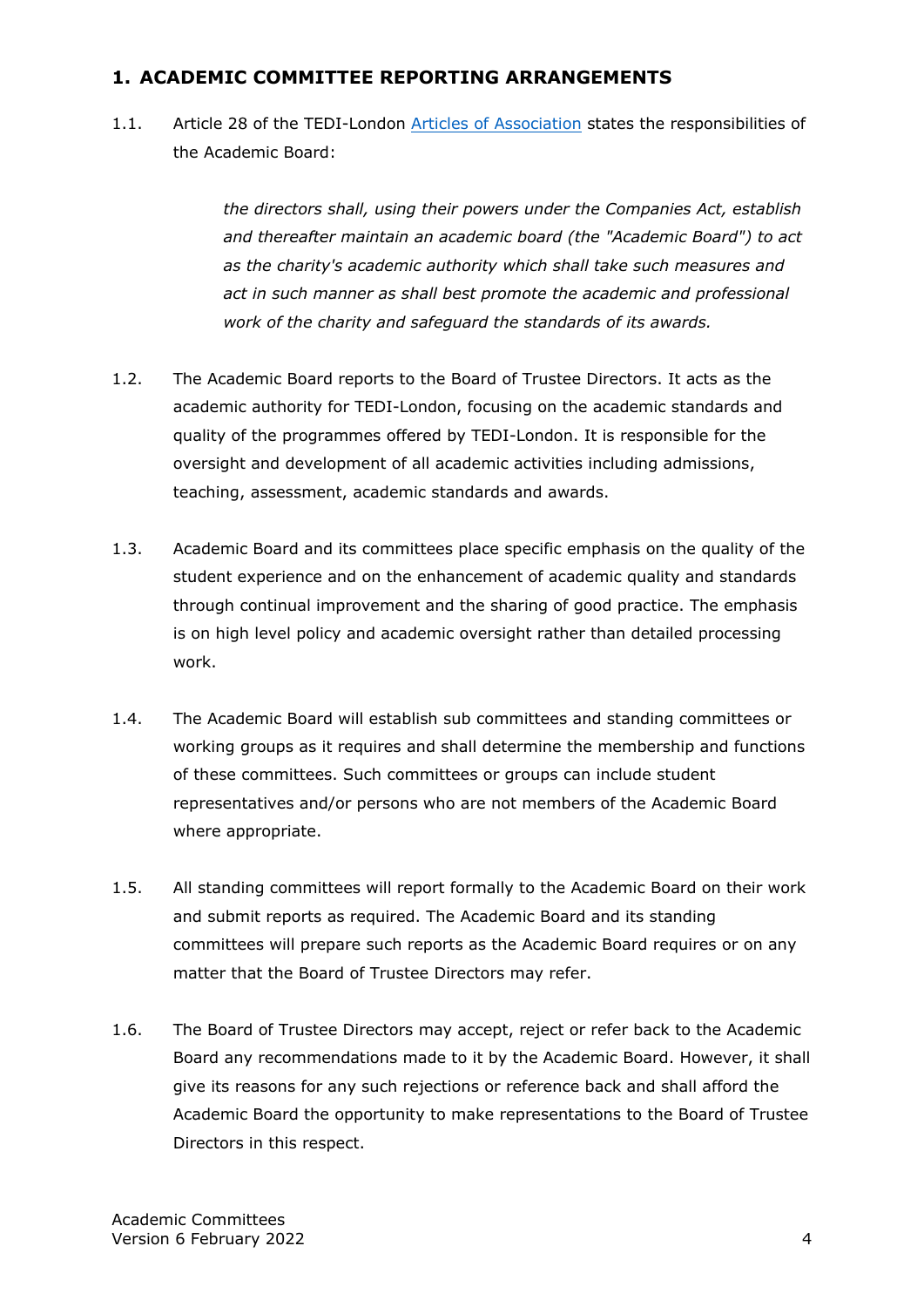1.7. Elected membership of the Academic Board and any of its standing committees will be for a period of one or two year. Elected members may not normally hold office for more than two consecutive terms (i.e. two or four years). The Chair may co-opt members as deemed necessary on an annual basis and who then may be re-appointed. The Registrar, or nominated Deputy, shall service the Academic Board and its standing committees and record the proceedings. In principle, any staff or student may observe the Board, its standing committees (and sub-committees) by prior arrangement, one week in advance, with the Registrar or nominated Deputy. The press may not observe.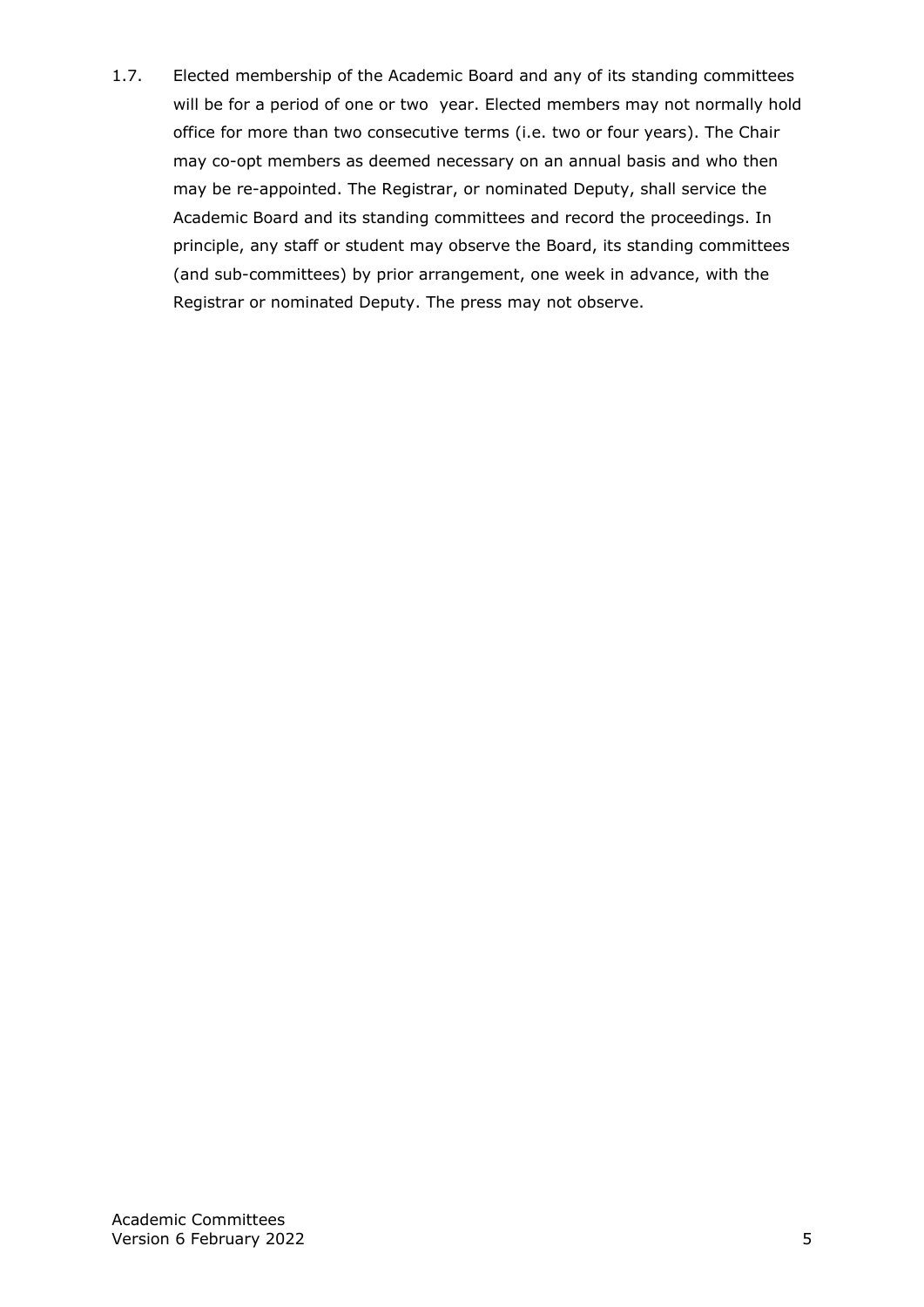# <span id="page-5-0"></span>**2. REPORTING RELATIONSHIPS**

| <b>STANDING</b>       | Formal academic committees reporting directly to Academic                                                             |
|-----------------------|-----------------------------------------------------------------------------------------------------------------------|
| <b>COMMITTEES</b>     | Board.                                                                                                                |
|                       |                                                                                                                       |
|                       | The following Standing Committees shall report to the                                                                 |
|                       | Academic Board:                                                                                                       |
|                       |                                                                                                                       |
|                       | <b>Student Experience Committee</b>                                                                                   |
|                       | Programme Approval and Review Committee                                                                               |
|                       | <b>Assessment Board</b>                                                                                               |
|                       | Assessment review Panel                                                                                               |
|                       | Learning, Teaching and Quality Committee                                                                              |
| <b>SUB-COMMITTEES</b> | Sub-committees are normally only chaired by ex-officio                                                                |
|                       | members of the Board.                                                                                                 |
|                       |                                                                                                                       |
|                       | Report only to the parent Standing Committee and carry out                                                            |
|                       | a detailed function.                                                                                                  |
| <b>GROUPS AND</b>     | Permanent or temporary working groups, working parties,                                                               |
| <b>PANELS</b>         | forums and networks created and deleted on a needs basis                                                              |
|                       |                                                                                                                       |
|                       | by Standing Committees and Sub-committees. May or may<br>not report formally to the parent Standing Committee or Sub- |
|                       | committee.                                                                                                            |
|                       |                                                                                                                       |
|                       |                                                                                                                       |
| <b>MINUTES</b>        | The Academic Board shall receive the Minutes of each                                                                  |
|                       | Standing Committee. The Minutes of Subcommittees,                                                                     |
|                       | Working Groups and Panels will be received by the relevant                                                            |
|                       | Standing Committee.                                                                                                   |
|                       |                                                                                                                       |
| <b>REVISIONS</b>      | The Academic Board may revise the Terms of Reference                                                                  |
|                       | and/or Membership of any of its Standing Committees,                                                                  |
|                       | Subcommittees, Working Groups or Panels.                                                                              |
|                       |                                                                                                                       |
|                       | The Academic Board may create new Standing Committees,                                                                |
|                       | Subcommittees, Working Groups or Panels, or abolish                                                                   |
|                       | existing ones.                                                                                                        |
|                       |                                                                                                                       |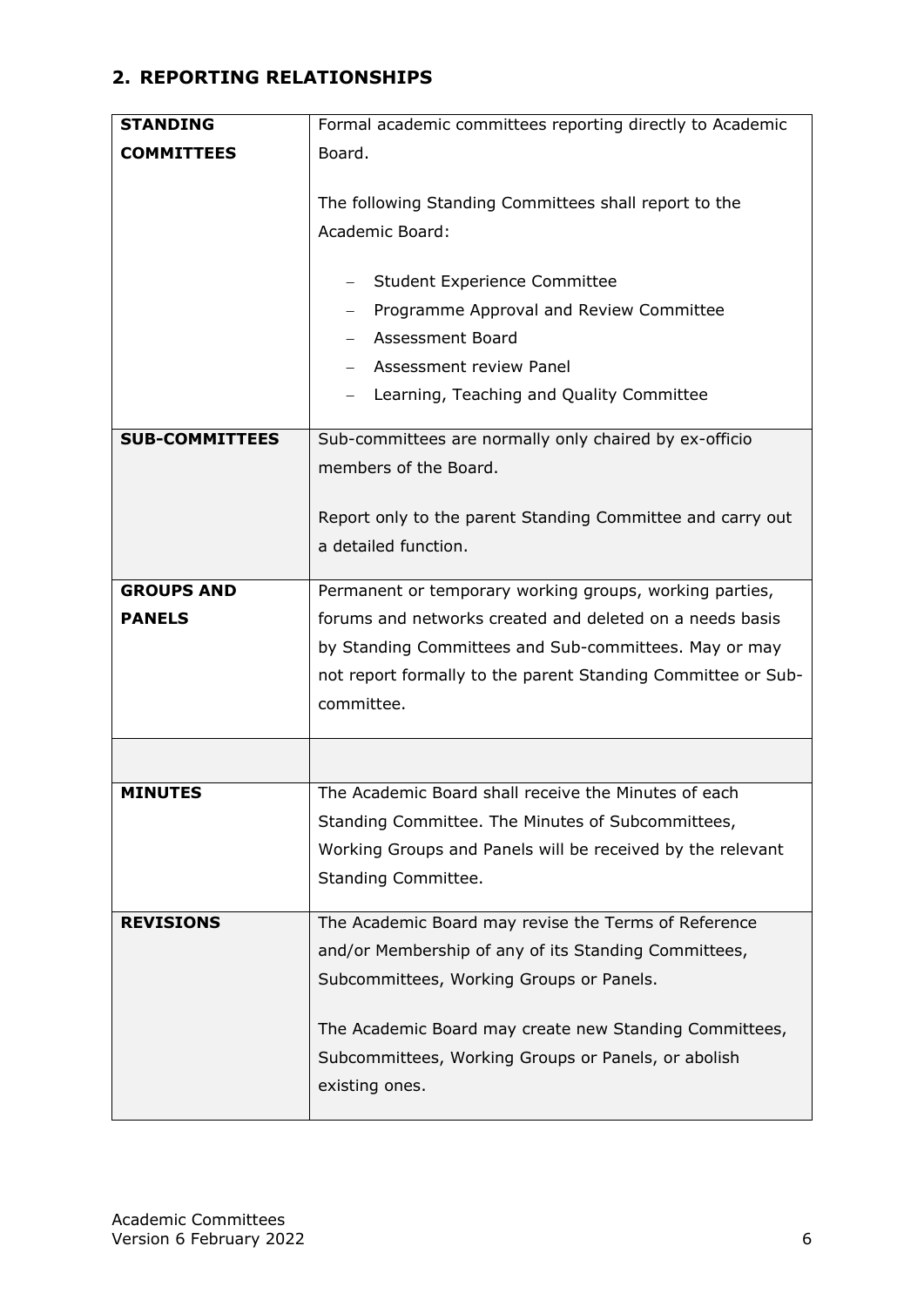# <span id="page-6-0"></span>**3. RULES OF PROCEDURE AND CONDUCT**

## **3.1. APPLICABILITY OF THESE RULES**

3.1.1. These Rules shall apply to the Academic Board and all Standing Committees, Subcommittees, Working Groups and Panels.

### **3.2. EQUALITY AND DIVERSITY STATEMENT**

- 3.2.1. TEDI-London is committed to promoting equality, diversity and inclusion in all its activities, processes, and culture, under its Public Sector Equality Duties and the Equality Act 2010. This includes promoting equality and diversity for all, irrespective of any protected characteristic, working pattern, family circumstance, socio-economic background, political belief or other distinction.
- 3.2.2. Diverse membership of all committees is expected. Wherever possible membership will consist of at least 30% women and 30% men and representation of other protected groups will be actively considered. Where this has not been met committees should be able to demonstrate what action has been taken to achieve this target.

#### **3.3. ROLE OF THE CHAIR**

- 3.3.1. The Chair will be responsible for approving the agenda of each meeting, chairing each meeting and overseeing the production of the draft Minutes of the meeting, prior to confirmation by the Committee.
- 3.3.2. The Chair shall conduct business according to the normal conventions of committee and debating procedure, and in accordance with these rules. In order to ensure that consistent and high-quality debate and discussion takes place, Chairs are asked to observe and enforce the following procedures:
	- − All present should be given an equal opportunity to speak
	- − Inclusive language should always be used
	- − Respect should always be shown to colleagues, even where disagreements occur
	- − Confidentiality should be observed when requested and expected (i.e. members should only
		- o disclose details of the decision/s reached rather than the discussions that took place and the
		- $\circ$  opinions that were expressed in them)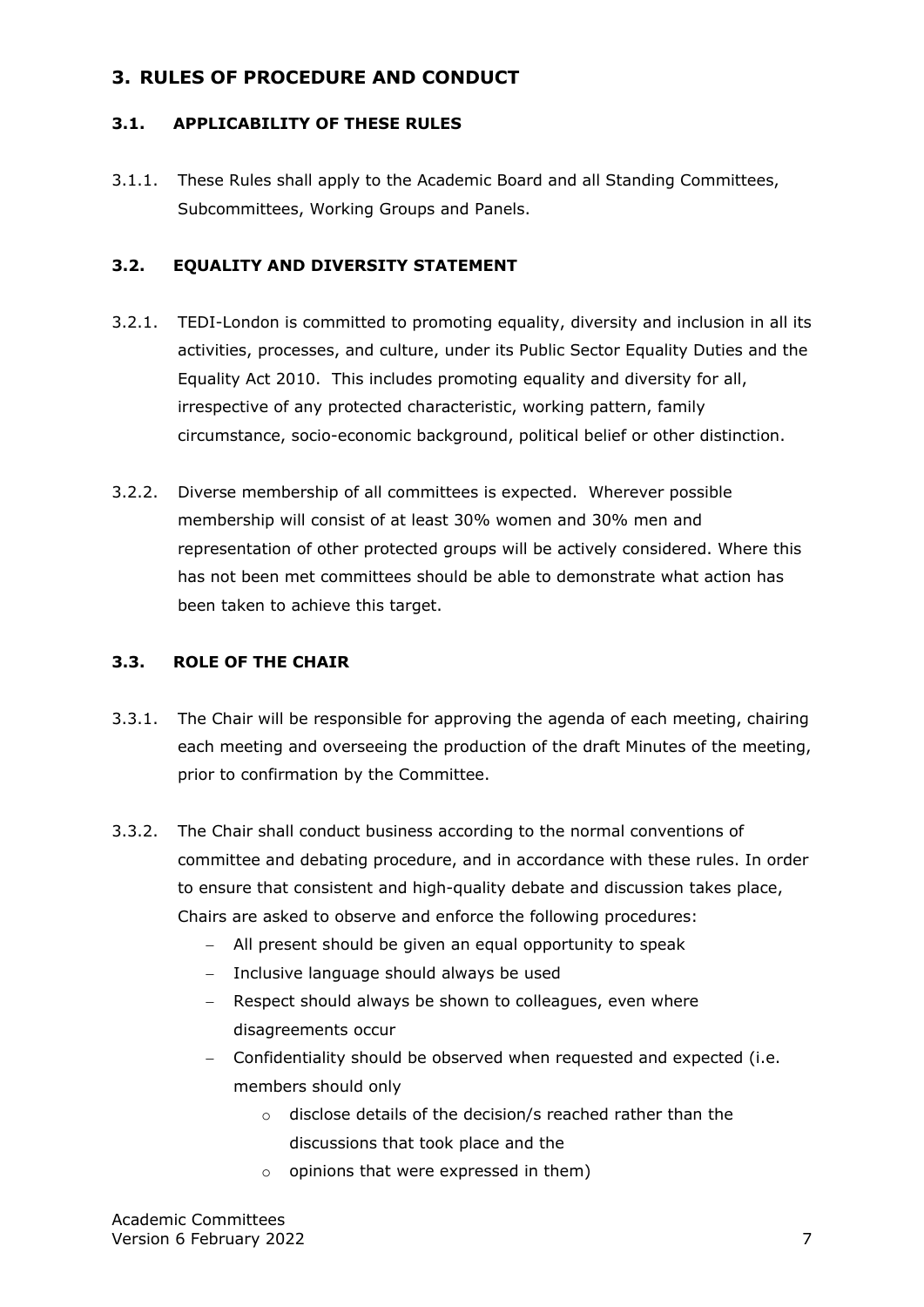- − All comments should be addressed through the Chair
- − Collective responsibility should be observed once decisions are taken
- − The decision as to whether or not a proposed item of business falls within the terms of reference of the Academic Board, or Standing Committee (or Subcommittee) shall lie with the appropriate Chair, and be subject to an appeal supported by not less than two-thirds of those present at the meeting and voting
- The Chair shall have a vote and a casting vote
- − A Deputy Chair should be appointed to chair meetings in the absence of the Chair, and act as Chair for items of business in which the Chair declares an interest
- − Members of each Committee will be asked to declare any interest that could give rise to conflict in relation to any item on the agenda at the beginning of the item in question. All interests so disclosed will be recorded in the minutes of the Committee. If the Chair of the meeting deems it appropriate, the member shall absent him/herself from all or part of the Committee's discussion of the matter.

### **3.4. CHAIR'S ACTIONS**

- 3.4.1. Depending on the nature of the committee, there may be a need for the Chair to consider items between meetings on the committee's behalf. This has the benefit of expediting business where a committee does not meet frequently.
- 3.4.2. Normally only minor and non-controversial items should be considered in this way. If the need for urgent consideration of major and/or controversial items between planned items is foreseen, the committee may consider explicitly delegating the matter to its Chair at the previous meeting or alternately a special meeting might be called.
- 3.4.3. Where Chair's action on significant items does take place, it is helpful for the Chair to consult the views of members by email before taking his/her decision ('by circulation').
- 3.4.4. All decisions taken by Chair's Action should be clearly reported to the Committee at its next meeting for information, using the standard template. However, the Chair may on occasion have to use his/her discretion on whether to take Chair's Action, advised if appropriate by the Secretary and relevant officers.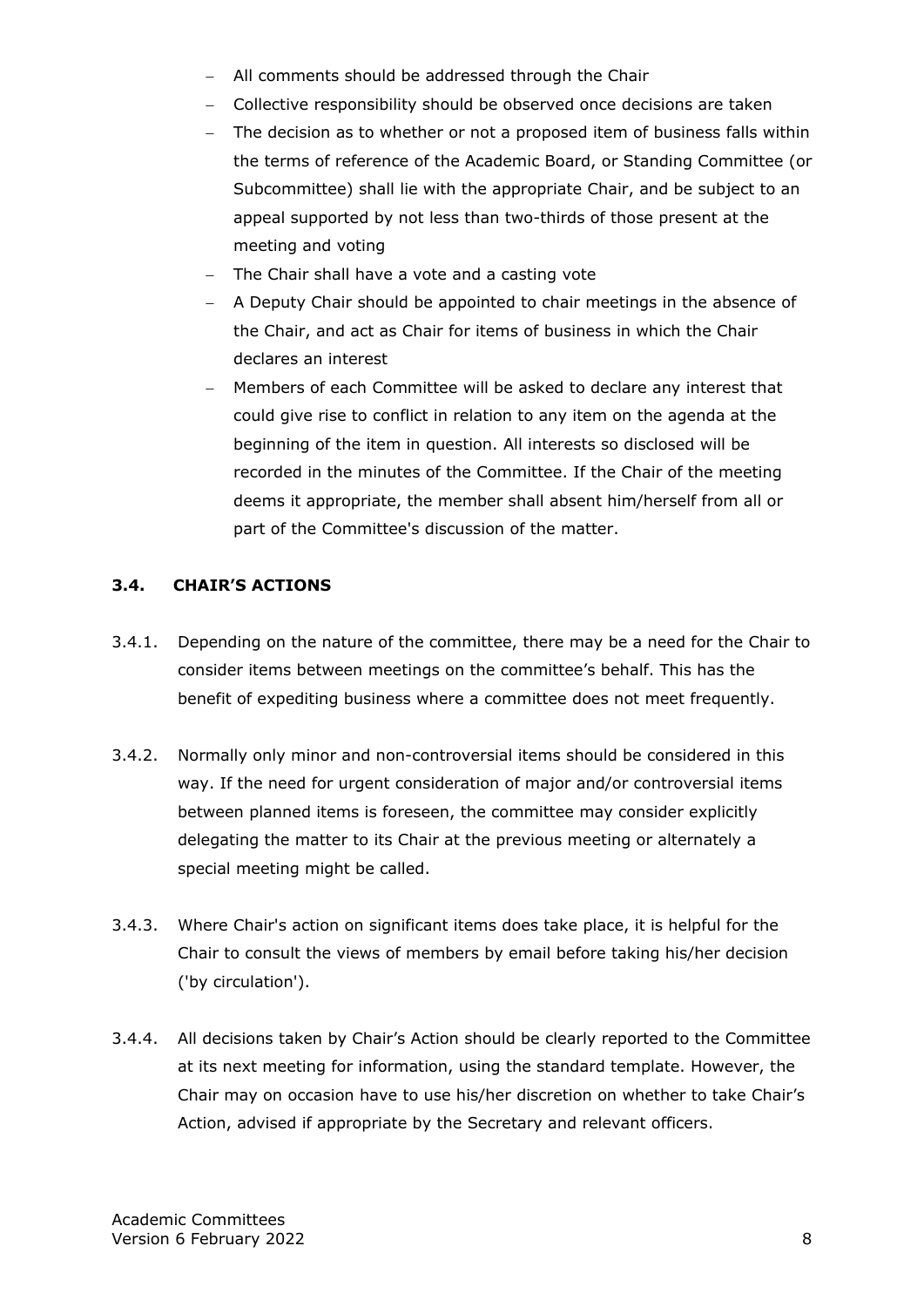#### **3.5. ROLE OF THE SECRETARY**

- 3.5.1. The Secretary shall be nominated from within the TEDI-London Registry Team.
- 3.5.2. The Secretary shall be responsible for:
	- − Liaising with the Registrar regarding any changes to membership
	- − Ensuring that an agenda for each meeting is drawn up in consultation with the Chair and circulated with the relevant papers
	- − Keeping concise minutes, to include the names of members present at meetings (and any apologies received) and a complete record of all decisions reached
	- − Ensuring that Minutes of meetings are made available as appropriate to TEDI-London staff and students.

#### **3.6. ROLE OF MEMBERS**

- 3.6.1. All members should act in the best interests of the Board or Committee and not their own personal or professional interest.
- 3.6.2. All members have equal say in the decision making of the committee and are encouraged to take an active part in the debate and challenge of items of business.
- 3.6.3. Members are expected to attend meetings or if unavoidable, send apologies for absence in advance of the meeting. It may be acceptable for a nominated deputy to attend a meeting, if approved in advance by the Chair.
- 3.6.4. Members of each Committee will be asked to declare any interest that could give rise to conflict in relation to any item on the agenda at the beginning of the item in question. All disclosed interests will be recorded in the minutes of the Committee.

#### **3.7. CONDUCT OF BUSINESS**

3.7.1. The Registry will set all meeting dates in advance of the academic year commencing. It shall, however, be within the discretion of the Chair to cancel a meeting if, in his or her opinion, there is insufficient business to warrant it. The Secretary shall give at least three working days' notice of any such cancellation.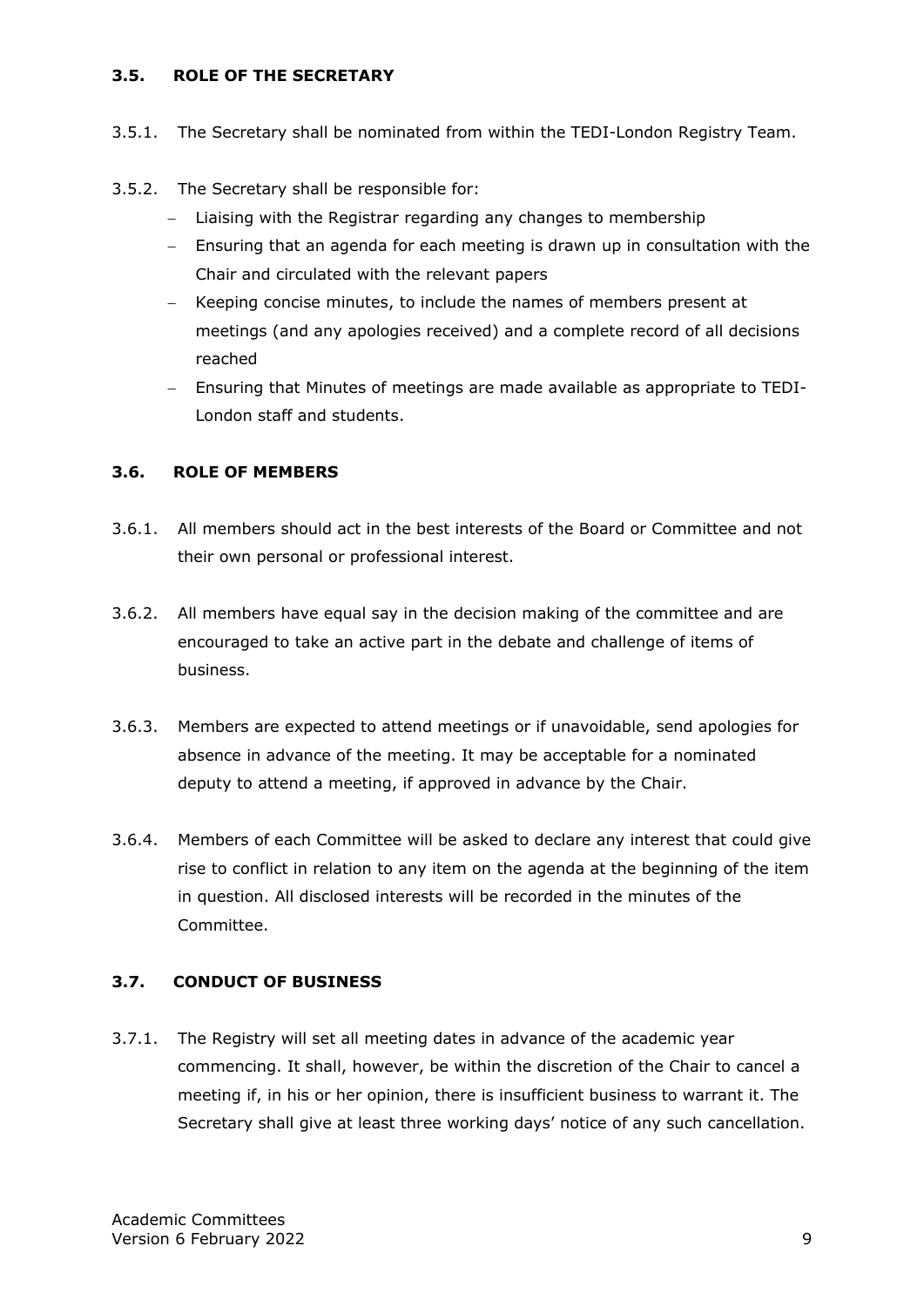- 3.7.2. The Secretary may also call extraordinary meetings at the request of the Chair. The Secretary shall give at least three working days' notice of any such meeting.
- 3.7.3. The agenda of every meeting, together with the accompanying papers, shall be published and circulated to all members no less than a week before the meeting. Late items may only be added to the agenda (including under 'any other business') after publication subject to the agreement of the Chair and will be discussed unless at least one-third of members vote against doing so.
- 3.7.4. All agenda items will normally be supported by written papers unless agreed beforehand by the Chair. All agenda items will be grouped into the following categories:
	- 1. FOR REPORT/UPDATE questions allowed for clarification purposes only
	- 2. FOR APPROVAL normally only permitted if accompanied by a written proposal and written supportive material and circulated with the agenda. Tabled motions are only exceptionally permitted at the discretion of the Chair
	- 3. FOR DISCUSSION normally only permitted if accompanied by written supportive material and circulated with the agenda
	- 4. FOR CONSIDERATION AND RECOMMENDATION normally only permitted if accompanied by a written proposal, written supportive material and circulated with the agenda. Used when a committee considers an item but cannot approve it within its terms of reference, and therefore recommends to a higher committee
	- 5. FOR NOTE questions allowed for clarification purposes only but no debate or discussion
	- 6. REPORTS FROM COMMITTEES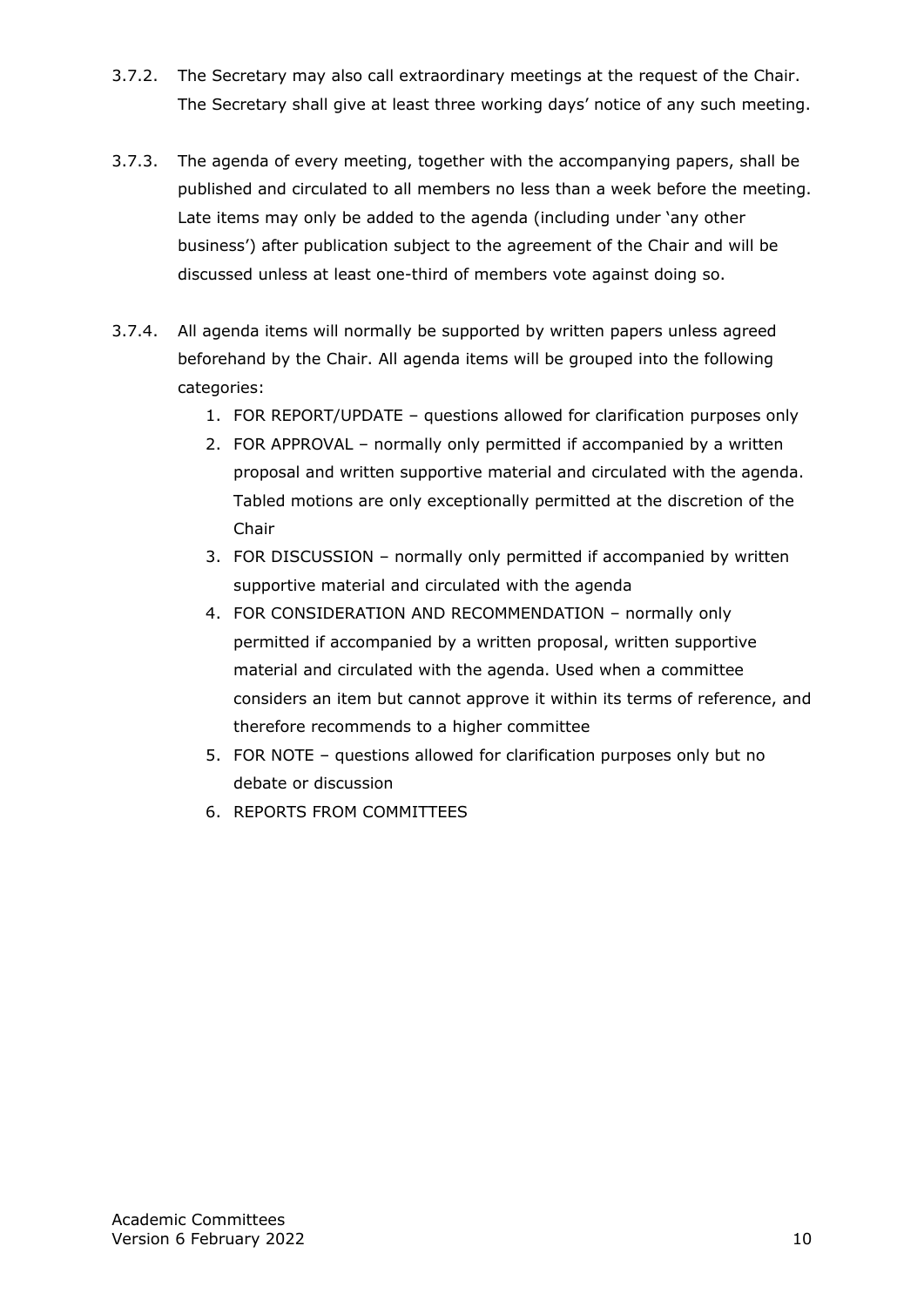# <span id="page-10-0"></span>**4. ELECTION OF MEMBERS**

### **4.1. ELECTED POSITIONS**

- 4.1.1. Elected members shall serve for one or two years, normally from the start of an academic session, and be eligible for re-election on one further occasion.
- 4.1.2. Elected members are expected to act as a conduit between their constituencies and the committees to which they are elected, consulting their constituencies regarding their business where practicable and relaying decisions back to them. However, members shall always act in the best interest of the Board / Committee on which they are serving.

### **4.2. PROCEDURES FOR ELECTIONS**

- 4.2.1. All procedures will be conducted by the Registrar (or nominated Deputy). The Registrar will keep a record of Membership of the Academic Board and its Standing Committees (and Subcommittees) and terms of office. The Registrar (or nominated Deputy) will instigate the procedure for election (or re- election) as appropriate, and a member of the Registry will act in the capacity of Returning Officer.
- 4.2.2. Nominations shall be sought from all constituents. Normally, the nomination period should not be less than ten working days, although a reduced period can be set, in exceptional circumstances, with the agreement of the Dean. Candidates must indicate their willingness to stand.
- 4.2.3. Where the number of candidates is less than the number of vacancies, the candidates shall be duly elected.
- 4.2.4. Where the number of candidates is equal to the number of vacancies, the candidates shall be duly elected.
- 4.2.5. Where the number of candidates exceeds the number of vacancies, the following regulations shall apply:
- 4.2.6. Elections shall be by secret ballot. The Returning Officer will organise for the secret ballot to be undertaken via electronic means. The voting period will not be less than five working days.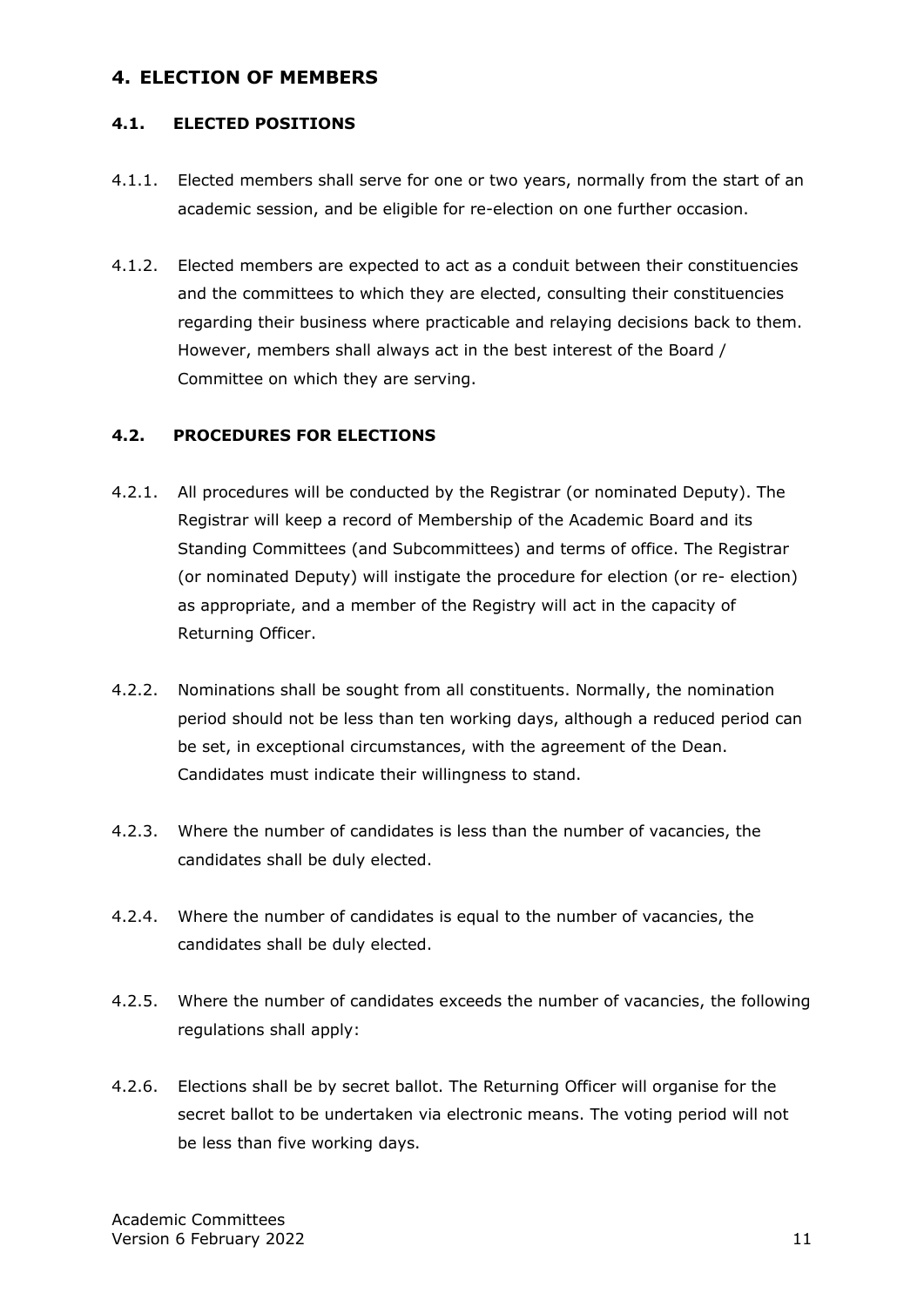- 4.2.7. Where the number of candidates exceeds the number of vacancies by one, constituents will be entitled to a single vote for each vacancy.
- 4.2.8. The candidate receiving the fewest number of votes will be eliminated from the contest, and the remaining candidates elected.
- 4.2.9. Where the number of candidates exceeds the number of vacancies by more than one, constituents will be asked to rank the candidates in order of preference.
- 4.2.10. The candidate receiving the fewest number of first-place votes will be eliminated from the contest and their second-place votes re-distributed.
- 4.2.11. This process will be repeated until the number of remaining candidates is equal to the number of vacancies, at which point the remaining candidates shall be elected.
- 4.2.12. In the event of a tie, the Dean shall have the casting vote.

## **4.3. CHALLENGES TO THE CONDUCT OF ELECTIONS**

4.3.1. Any challenge to the conduct of an election must be made in writing to the Dean. The Dean's response shall be communicated, along with the challenge itself, to all constituents where a fresh election is called in response to such a petition, the nominations process will re-commence as if for the first time.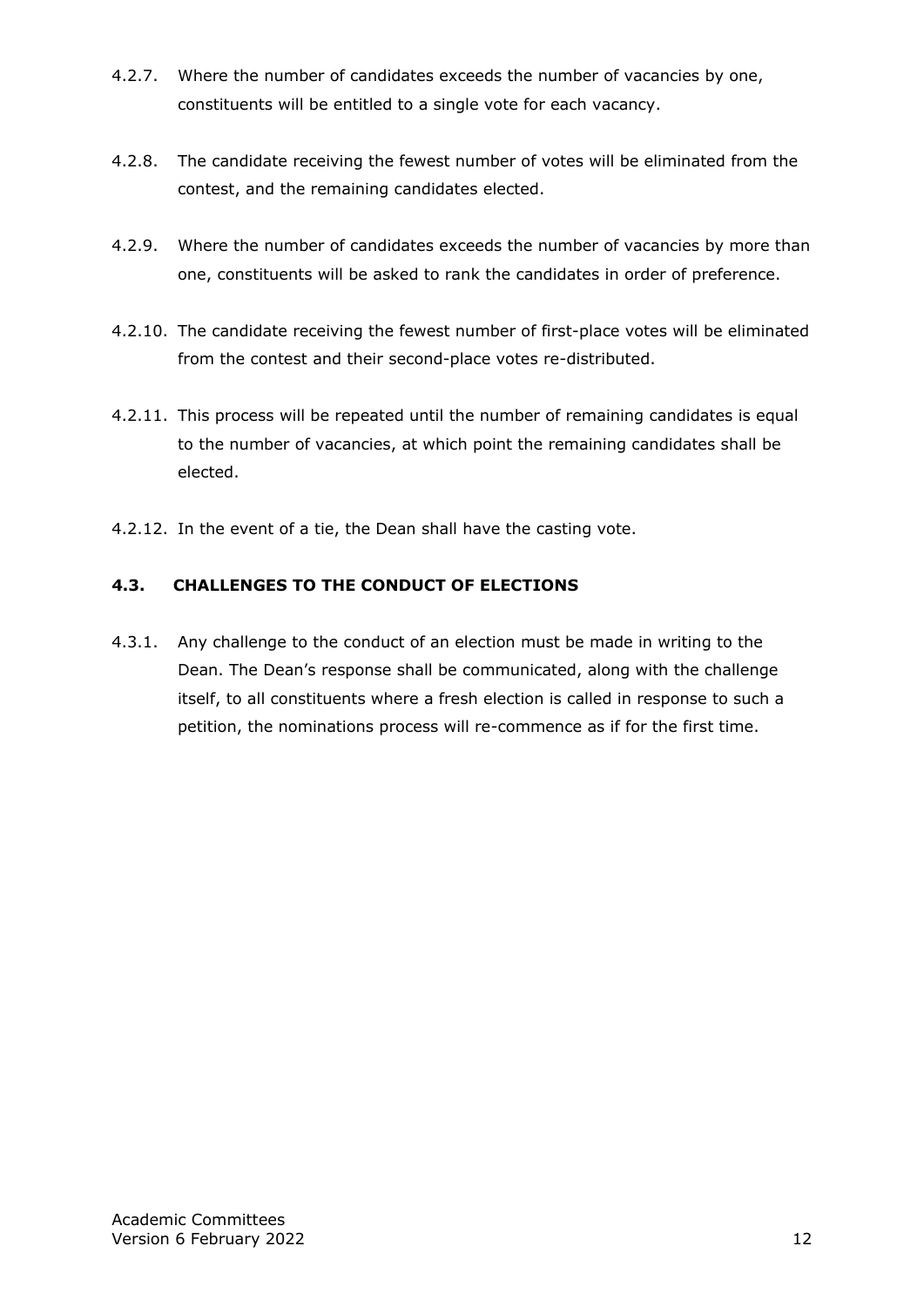# <span id="page-12-0"></span>**5. TEDI-LONDON ACADEMIC COMMITTEE STRUCTURE**



# <span id="page-12-1"></span>**6. TERMS OF REFERENCE: ACADEMIC BOARD**

| <b>COMPOSITION</b>                          |                                         | <b>MEMBERSHIP</b> |
|---------------------------------------------|-----------------------------------------|-------------------|
| Dean (Chair)                                |                                         | Ex-officio        |
| Deputy Dean (Deputy Chair)                  |                                         | Ex-officio        |
| Head of Student Recruitment and Admissions  |                                         | Ex-officio        |
| Registrar                                   |                                         | Appointed         |
| Academic Director                           | BEng and MEng Global Design Engineering | Ex-officio        |
| <b>Staff Representatives</b>                | Staff member (academic or professional) | Elected           |
|                                             | Staff member (academic or professional) | Elected           |
| Student                                     | BEng Global Design Engineering          | Elected           |
| Representatives                             | MEng Global Design Engineering          | Elected           |
| Academic co-optees                          | Staff member (academic)                 | Co-opted          |
|                                             | Staff member (academic) $1$             | Co-opted          |
| Independent                                 | Academic member                         | Appointed         |
| Representatives                             | Industry member                         | Appointed         |
| Assistant Registrar - Education (Secretary) |                                         | In attendance     |

| <b>REPORTS TO</b>     | <b>Board of Trustee Directors</b>        |
|-----------------------|------------------------------------------|
| <b>SUB-COMMITTEES</b> | <b>Student Experience Committee</b>      |
|                       | Programme Approval and Review Committee  |
|                       | Assessment Board                         |
|                       | Assessment Review Panel                  |
|                       | Learning, Teaching and Quality Committee |
| <b>MEETING</b>        | At least three times per year            |
| <b>SCHEDULE</b>       |                                          |

 $1$  Most of the staff membership will normally be academic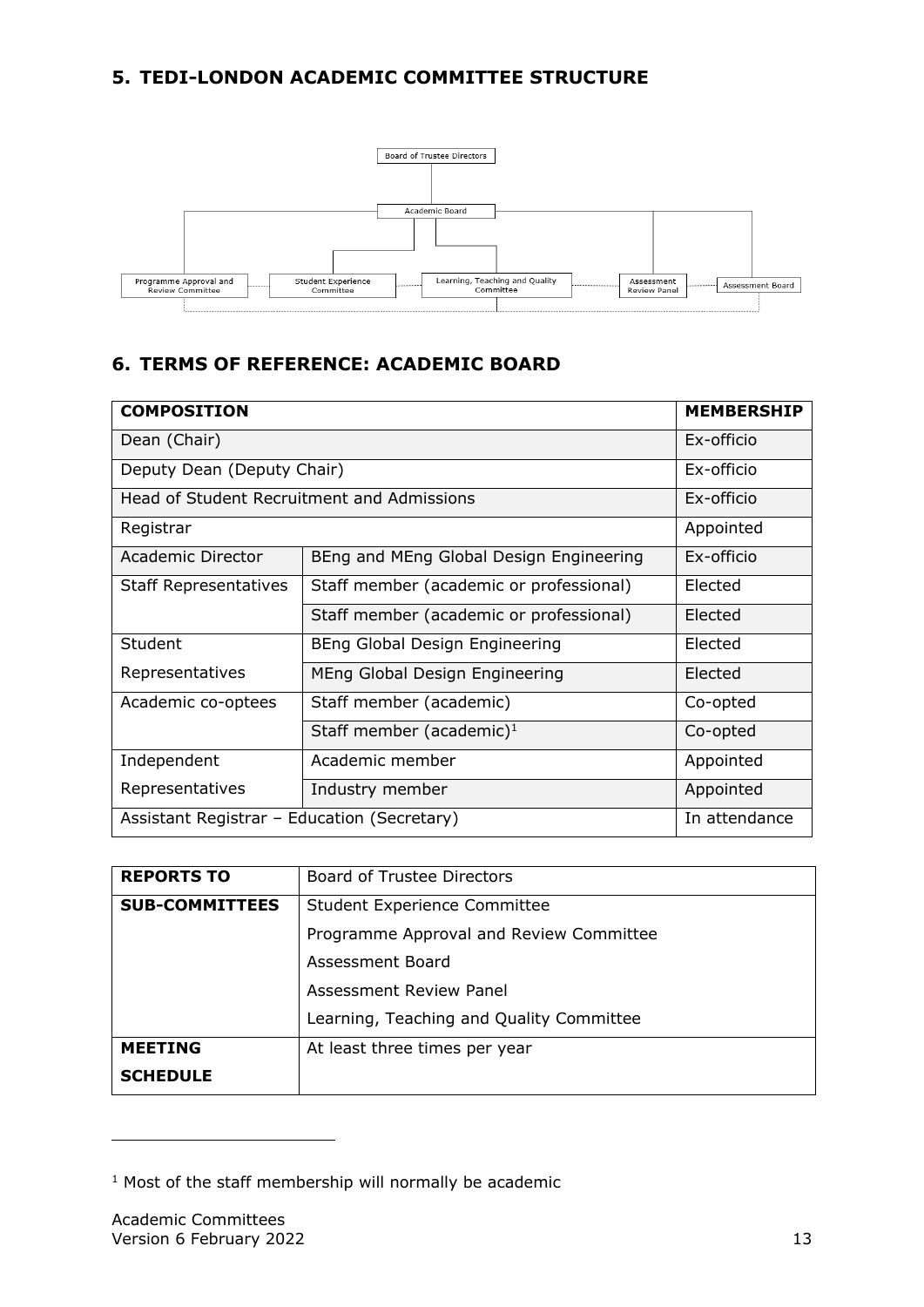| <b>QUORUM</b> | 50% of all voting members. Must include either the Chair or |
|---------------|-------------------------------------------------------------|
|               | Deputy Chair, one ex-officio member and one elected or      |
|               | appointed member.                                           |

#### **PURPOSE**

The Academic Board is the academic authority of TEDI-London. It plays a fundamental role in assuring the academic standards of TEDI-London's awards and the high quality of learning opportunities provided to students. It is responsible for the planning, coordination, development and supervision of the academic work of TEDI-London within the overall framework of corporate strategy and policy approved by the Board of Trustee Directors.

The Academic Board oversees the academic quality and standards of TEDI-London to ensure that its academic activities, including mutually beneficial collaborations, flourish, develop and are innovative and enterprising in all aspects. It has oversight of the framework and operation of academic regulation, policy and practices concerning the quality and standards of TEDI-London awards.

The Academic Board supports the enhancement of the quality of the educational offer and the dissemination of good practice. Additionally, it is responsible for ensuring that the framework and practices are aligned with external regulatory requirements and expectations.

## **TERMS OF REFERENCE**

- 1. To develop and have oversight of the academic strategic direction of TEDI-London and contribute as appropriate to its strategic plan.
- 2. To have oversight of the planning, development, and implementation of all academic work in TEDI-London consistent with its mission and strategic plan including:
	- a. academic standards and quality enhancement
	- b. new programmes and programme amendments
	- c. programme approval and (periodic and annual) reviews of programmes
	- d. accreditation by professional regulatory statutory bodies (PRSBs)
	- e. external audits and inspections
	- f. closure of programmes
	- g. procedures for internal progression of students and award of qualifications.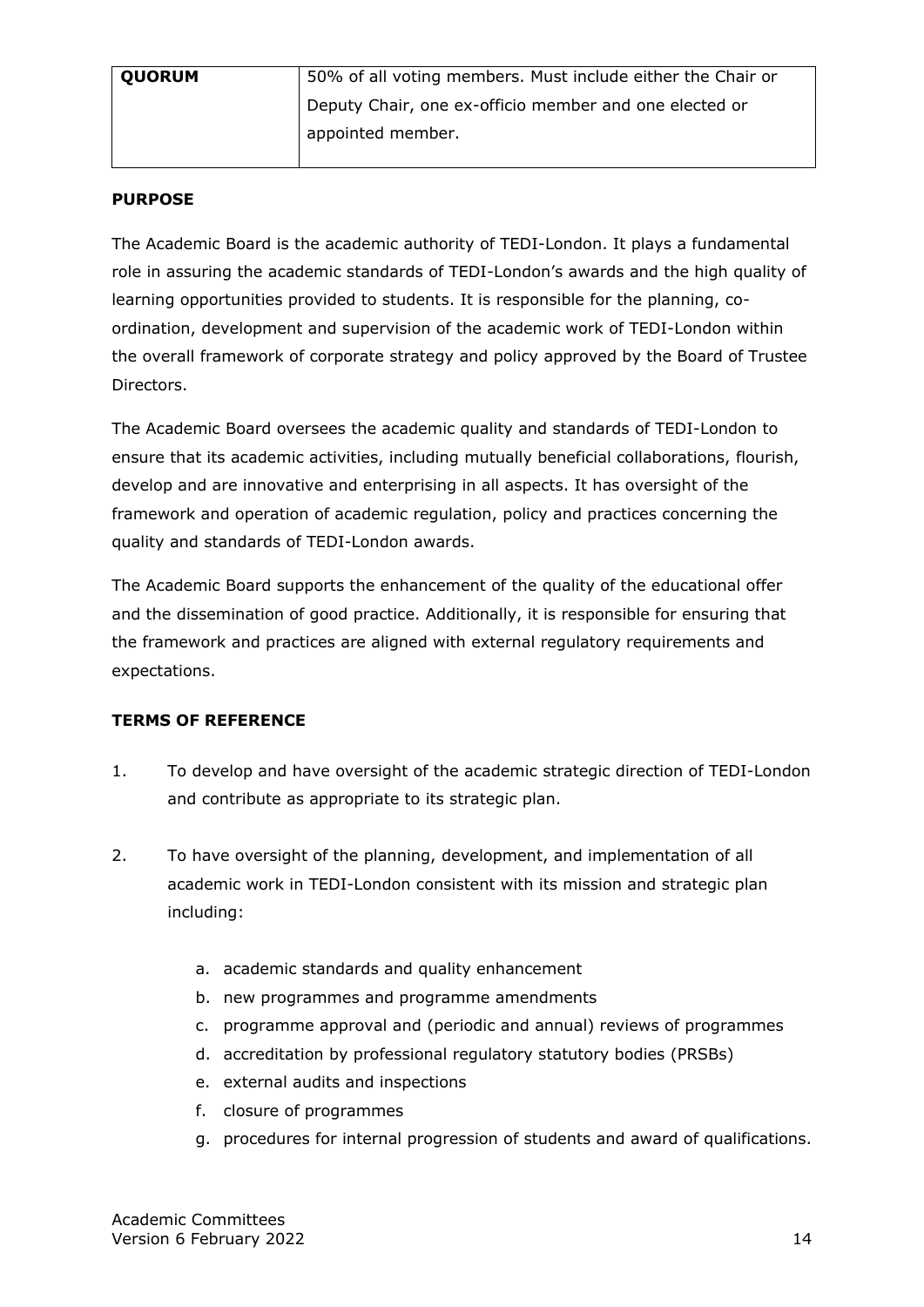- 3. To have oversight of the approval of new programmes and amendments to existing programmes by the Learning, Teaching and Quality Committee and the Programme Approval and Review Committee.
- 4. To have oversight of the external examiner system, including approval of External Examiner appointments.
- 5. To determine policy governing the admission of students, including general entry requirements and the recognition of prior learning.
- 6. To oversee the approach to assuring the completeness, accuracy and reliability of information provided for applicants and students.
- 7. To oversee TEDI-London's work in supporting access and participation.
- 8. To provide a forum for discussion and guidance on all academic plans, targets and activities, and to advise the Board of Trustee Directors on the resources required to support these.
- 9. To have oversight of the operation of TEDI-London's teaching and learning provision aligned to internal and external quality benchmarks and strategic objectives and targets.
- 10. To approve recommendations from the Learning, Teaching and Quality Committee and Student Experience Committee on approaches to enhance the quality of teaching and learning, including:
	- a. delivery and assessment models
	- b. methods and procedures for student feedback
	- c. opportunities implementation of developments in learning technology
	- d. acquisition, distribution and allocation of teaching and learning resources
	- e. Student administration processes.
- 11. To receive, consider and respond as appropriate to Minutes from Sub- or Standing Committees of the Academic Board, and to formally report its proceedings, recommendations and matters of concern to the Board of Trustee Directors.
- 12. To establish committees and working groups as necessary for the effective execution of Academic Board responsibilities.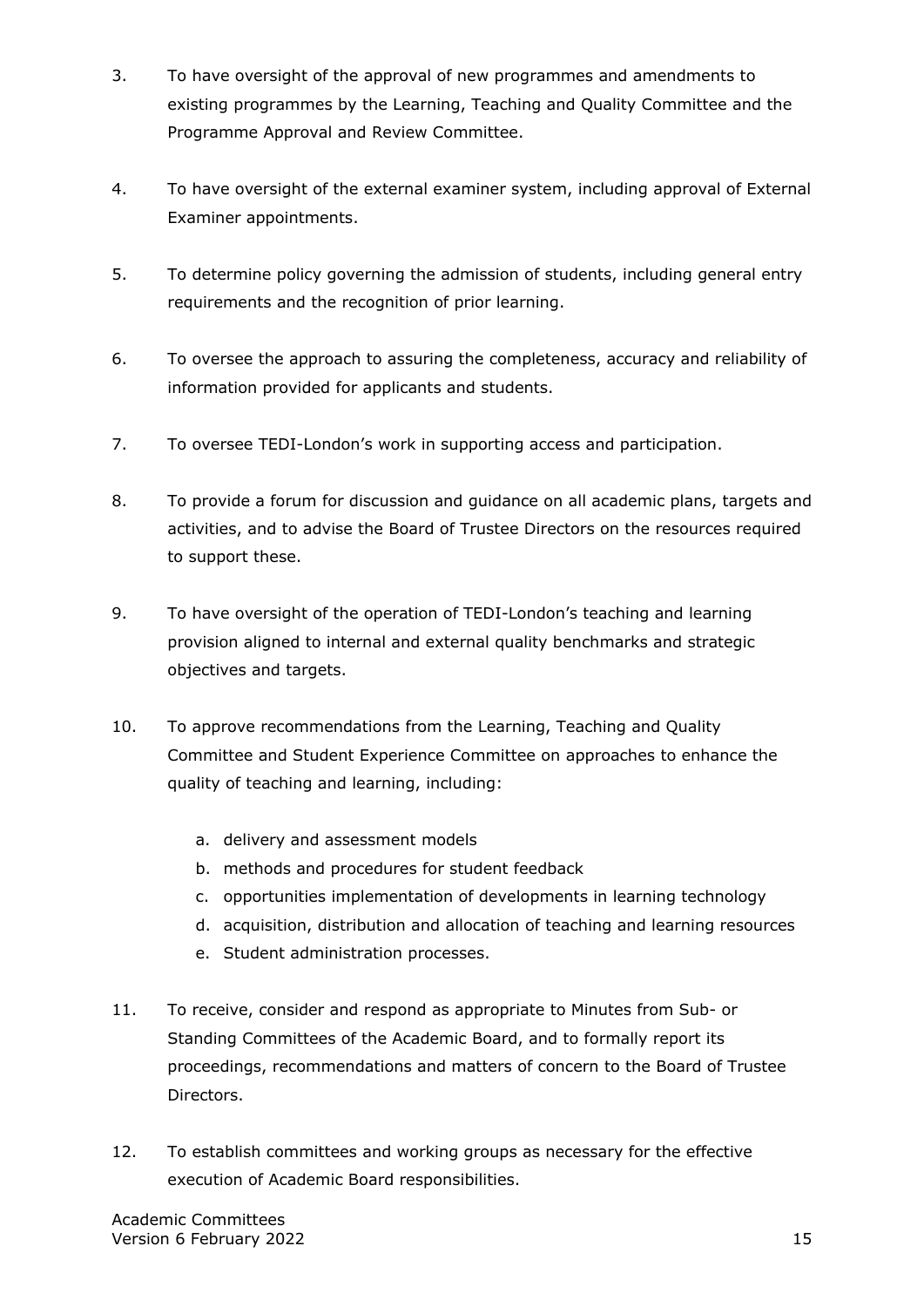- 13. To oversee progress on achieving actions within Annual Programme Monitoring and Periodic Review action plans.
- 14. To review recommendations from Sub-Committees on proposals for change to the Academic Regulations, having regard to the maintenance of academic standards and the fulfilment of national sector and professional expectations.
- 15. To safeguard the quality of the student experience and maintain appropriate student support procedures.
- 16. To determine and oversee arrangements for the assessment of students, including Assessment Boards, External Examining, and moderation.
- 17. To delegate authority to the Assessment Board in making decisions on individual students regarding module marks, progression and the award of qualification.
- 18. To receive updates on the outcomes of academic appeals and complaints, and student academic and disciplinary offences. To receive updates on the effectiveness of these policies by monitoring relevant data and outcomes.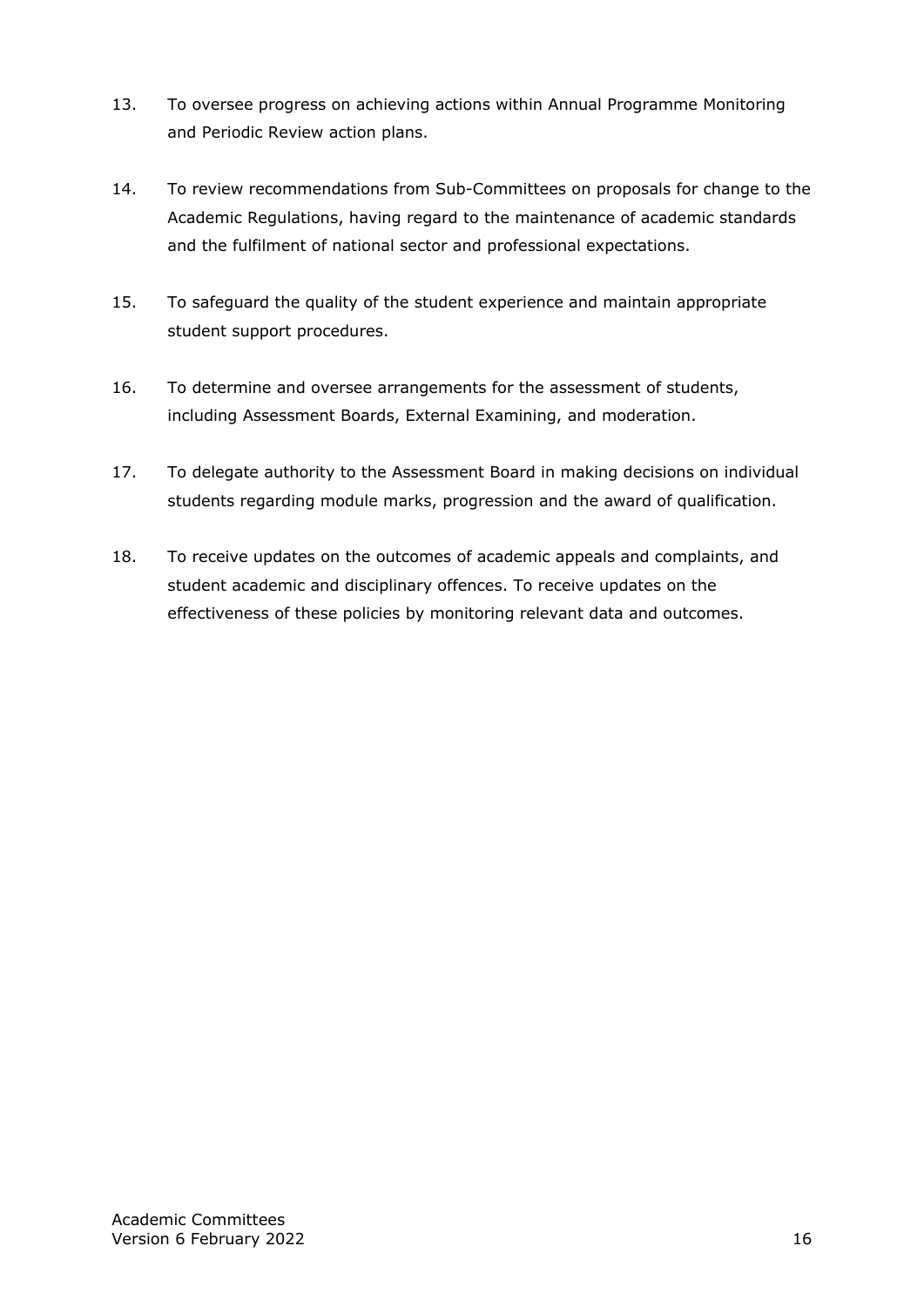# <span id="page-16-0"></span>**7. TERMS OF REFERENCE: STUDENT EXPERIENCE COMMITTEE**

| <b>COMPOSITION</b>                                  |                                            | <b>MEMBERSHIP</b> |
|-----------------------------------------------------|--------------------------------------------|-------------------|
| Assistant Registrar - Student Experience (Co-Chair) |                                            | Ex-officio        |
| Student (Co-Chair)                                  |                                            | Elected           |
|                                                     | Head of Student Recruitment and Admissions | Ex-officio        |
| Facilities staff member                             |                                            | Appointed         |
| <b>Engineering Technician</b>                       |                                            | Appointed         |
| IT/ Learning Resources staff member                 |                                            | Appointed         |
| Head of External Engagement                         |                                            | Appointed         |
| Academic                                            | BEng Global Design Engineering             | Elected           |
| Programme                                           | MEng Global Design Engineering             | Elected           |
| Representatives                                     |                                            |                   |
| Student                                             | At least one representative for each year  | Elected           |
| Representatives                                     | group                                      | Elected           |
|                                                     |                                            | Elected           |
|                                                     |                                            | Elected           |
| Registry staff member (Secretary)                   |                                            | In attendance     |

| <b>REPORTS TO</b>     | Academic Board                                                 |
|-----------------------|----------------------------------------------------------------|
| <b>SUB-COMMITTEES</b> | n/a                                                            |
| <b>MEETING</b>        | Once per term, with an additional briefing/training session to |
| <b>SCHEDULE</b>       | be held at the start of the autumn term once student reps      |
|                       | have been elected.                                             |
| <b>QUORUM</b>         | Must include either the Chair or Deputy Chair, two of the      |
|                       | appointed staff members and 50% of the student                 |
|                       | representatives.                                               |
|                       |                                                                |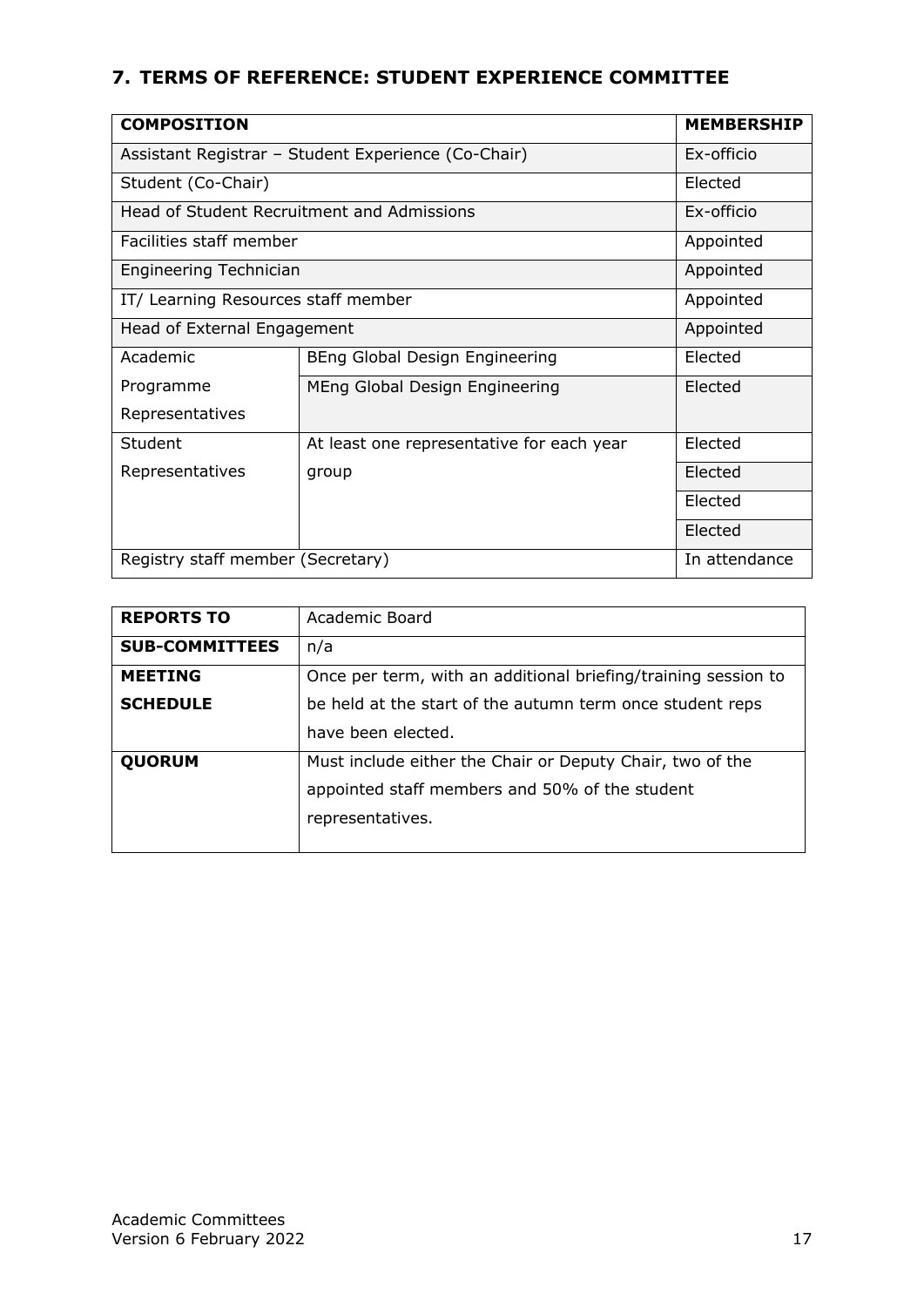#### **PURPOSE**

The Student Experience Committee is a forum for students to discuss their experiences with staff across TEDI-London functions and for students to provide advice on current and planned TEDI-London processes and initiatives. It encourages open dialogue and discussion of issues, and the ability to propose mitigating actions.

The Committee is responsible for scrutinising relevant strategic plans and policy relating to the student experience. The Committee also considers formal and informal feedback from numerous sources and can recommend relevant enhancements.

#### **TERMS OF REFERENCE**

- 1. To support and help deliver overall improvements in student satisfaction, as measured by the NSS and other surveys and indicators.
- 2. To keep under review the student charter, and other student enhancement and engagement policies and procedures and recommend changes and/or modifications for approval by Academic Board.
- 3. To monitor the results of student feedback mechanisms and to agree necessary actions as a result of these. Reporting the actions to the Academic Board.
- 4. To monitor and make recommendations about services related to the student experience.
- 5. To review the access and participation plan and recommend changes as necessary.
- 6. To receive and discuss students' views on curriculum and non-curriculum-based aspects of their experience, including the learning environment and student support.
- 7. To provide a forum for students to identify and discuss overarching issues of concern with members of staff from across the institute, particularly in support and operational areas.
- 8. To facilitate greater communication and dialogue between students and staff outside the students' courses to ensure their overall experience is considered by the institute.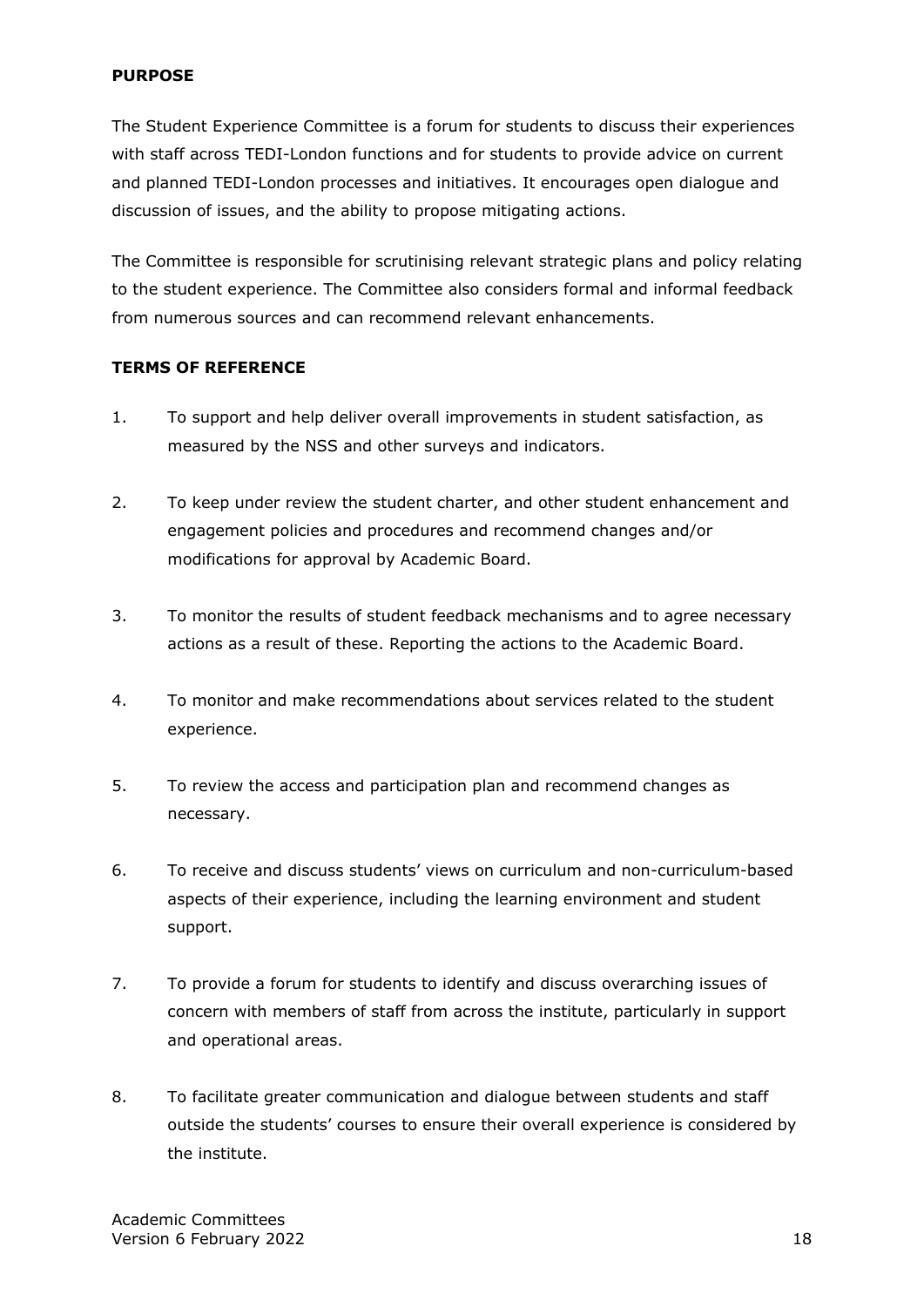- 9. To identify, share and build on good practice to further enhance the student experience.
- 10. To input into the annual priorities relating to services provided for students.
- 11. To monitor the performance and effectiveness of all student-facing services against their strategies.
- 12. To monitor the effectiveness of all student feedback mechanisms.
- 13. To identify the needs of specific groups of students (e.g. overseas, mature, visiting, students with disabilities, BAME students) and ensure that these are addressed.
- 14. To report and make recommendations to TEDI-London Committees and Boards as required.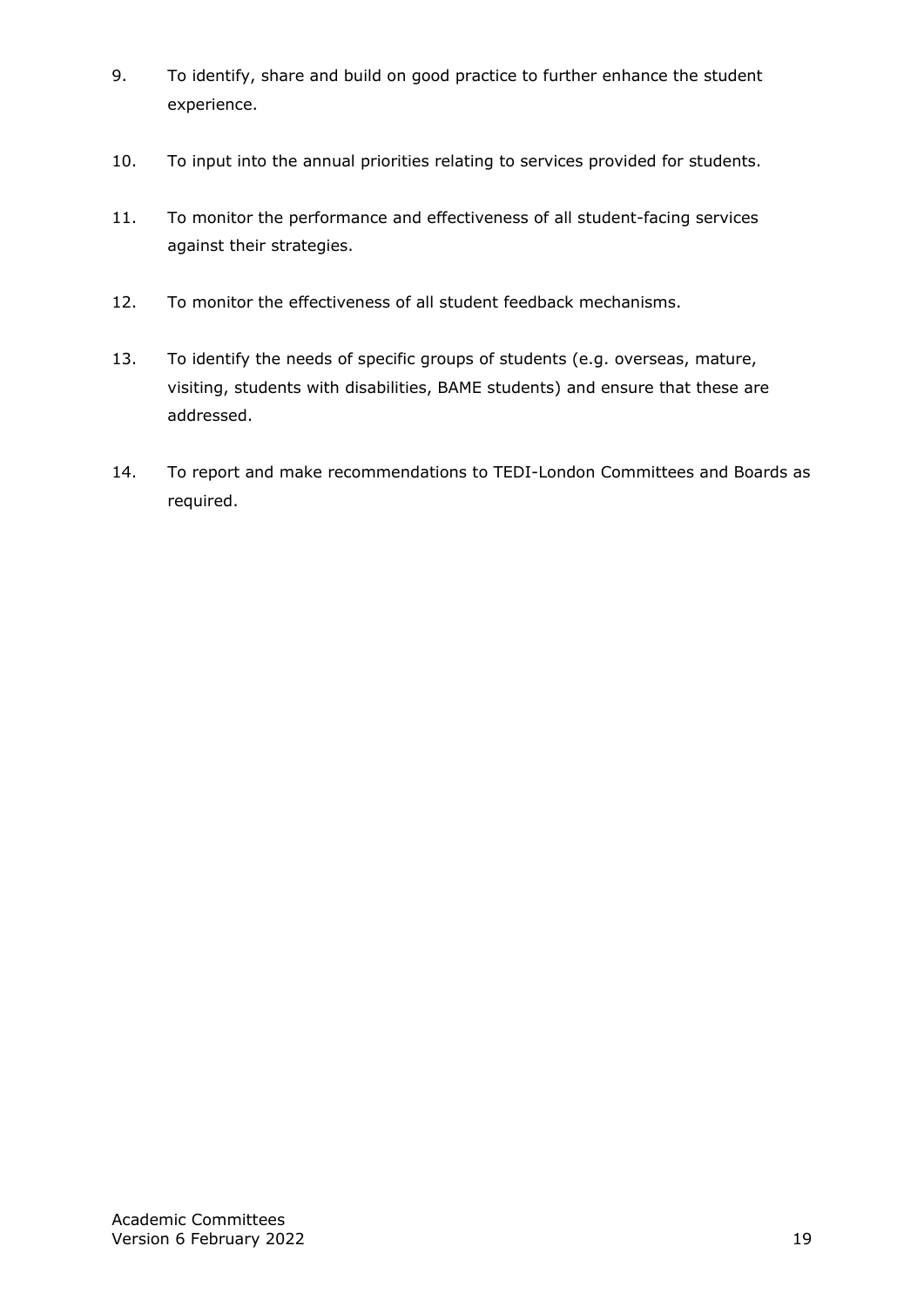# <span id="page-19-0"></span>**8. TERMS OF REFERENCE: PROGRAMME APPROVAL AND REVIEW COMMITTEE**

| <b>COMPOSITION</b>                                       | <b>MEMBERSHIP</b> |
|----------------------------------------------------------|-------------------|
| Assistant Registrar - Education (Chair)                  | Appointed         |
| Deputy Dean                                              | Ex-officio        |
| TEDI-London staff member not involved with the programme | Appointed         |
| External Adviser - academic                              | Appointed         |
| External Adviser - industry                              | Appointed         |
| <b>Student Representative</b>                            | Elected           |
| Quality Assurance and Compliance Officer (Secretary)     | In attendance     |

| <b>REPORTS TO</b>     | Academic Board                                          |
|-----------------------|---------------------------------------------------------|
|                       | Learning, Teaching and Quality Committee                |
| <b>SUB-COMMITTEES</b> | n/a                                                     |
| <b>MEETING</b>        | As required, when new programmes are proposed. The      |
| <b>SCHEDULE</b>       | committee will also meet to conduct periodic reviews as |
|                       | required.                                               |
| <b>QUORUM</b>         | All members must be in attendance                       |
|                       |                                                         |

#### **PURPOSE**

The Programme Approval and Review Committee has delegated authority from the Academic Board, to which it reports, to scrutinise new programmes or re-approvals of existing programmes and complete periodic reviews of existing programmes. It makes recommendations to Academic Board about whether programmes should be approved (or re-approved) and whether existing programmes continue to meet the required quality and standards. It can also apply conditions or recommendations to be met. Its conclusions are also reported to the Learning, Teaching and Quality Committee.

The Programme Approval and Review Committee is made up of TEDI-London staff, and External Advisers from other Higher Education Institutions and from industry, who are appointed via the External Advisers Policy. Its remit is to ensure the programme has a coherent structure which is appropriate to the name of the award, the level of the award and the subject to be approved, that the requirements for students to achieve the programme learning outcomes are clear and that the assessment is designed to rigorously test the learning outcomes.

They should take a view on whether the programme is in line with the standards outlined in TEDI-London's Academic Award Framework, and assure Academic Board that the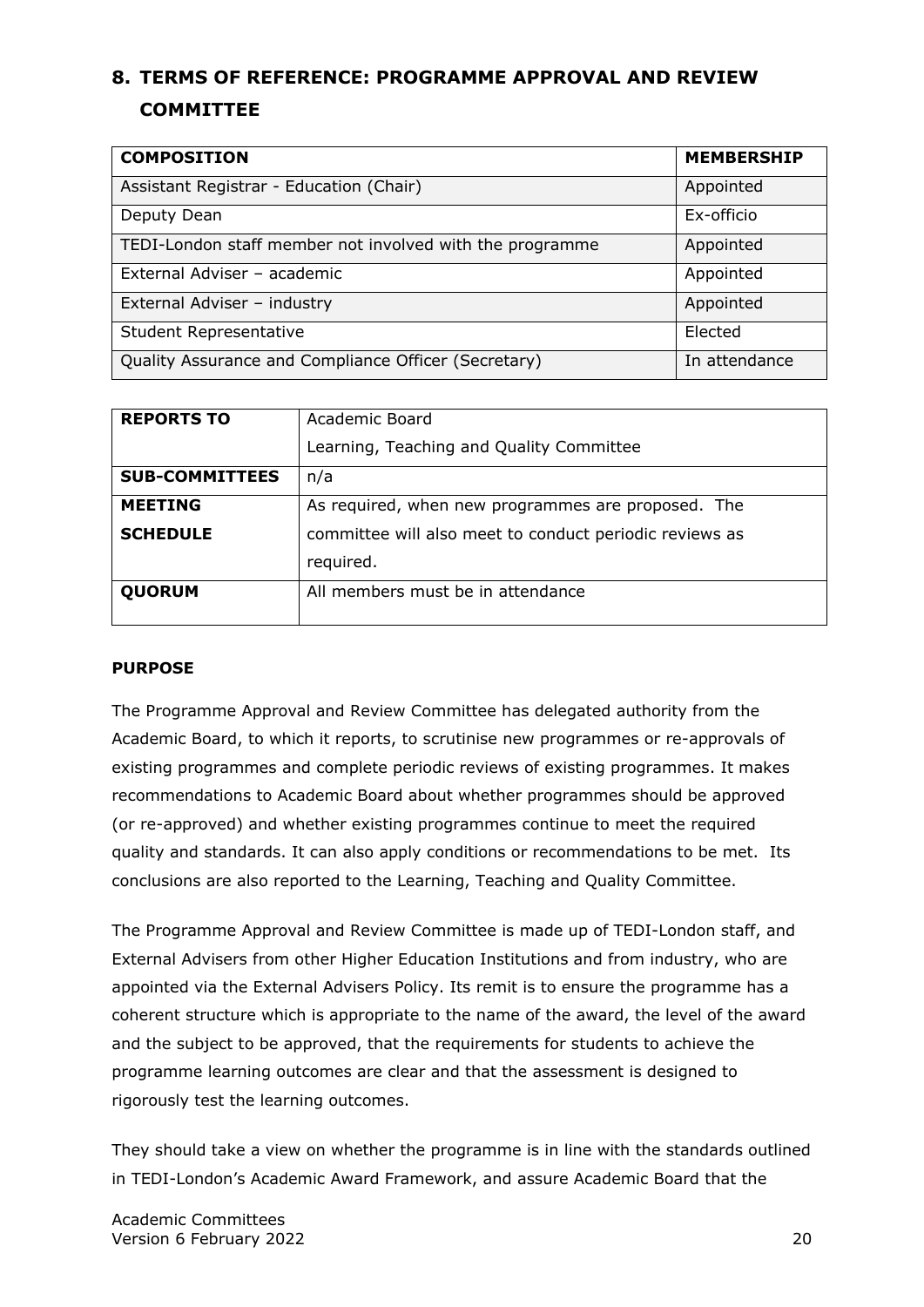programme is able to operate at or above a threshold quality standard in comparison to other awards offered by TEDI-London and at national and international level.

## **TERMS OF REFERENCE**

- 1. To receive applications for new programmes or the re-approval of current programmes, and to recommend to Academic Board whether they should be approved.
- 2. To consider whether the programmes are (or remain) in line with TEDI-London's regulations and policies and external reference points including relevant subject benchmark statements, qualification characteristics, the Framework for Higher Education Qualifications (FHEQ), competence standard and any professional body requirements.
- 3. To consider whether the programmes are (or remain) in line with TEDI-London's programme requirements as outlined below and in the Quality Manual:

### **a. Learning Outcomes:**

- i. To consider whether the proposed learning outcomes are appropriate to the programme's aims.
- ii. To consider whether there an appropriate number of learning outcomes.
- iii. To consider whether the proposed assessment framework will enable all learners to demonstrate achievement of the intended outcomes.
- iv. To consider whether the curriculum enables students to achieve the intended learning outcomes.

## **b. Resources:**

- i. To consider whether and how technology has been used to support learning.
- ii. To determine whether there are criteria which enable examiners to distinguish between different categories of achievement.
- iii. To consider whether there are enough appropriately qualified staff to support the expected number of students to be recruited.
- iv. To consider whether there are adequate learning resources and access to those resources to meet the needs of the anticipated number of students to be recruited.

#### **c. Assessment:**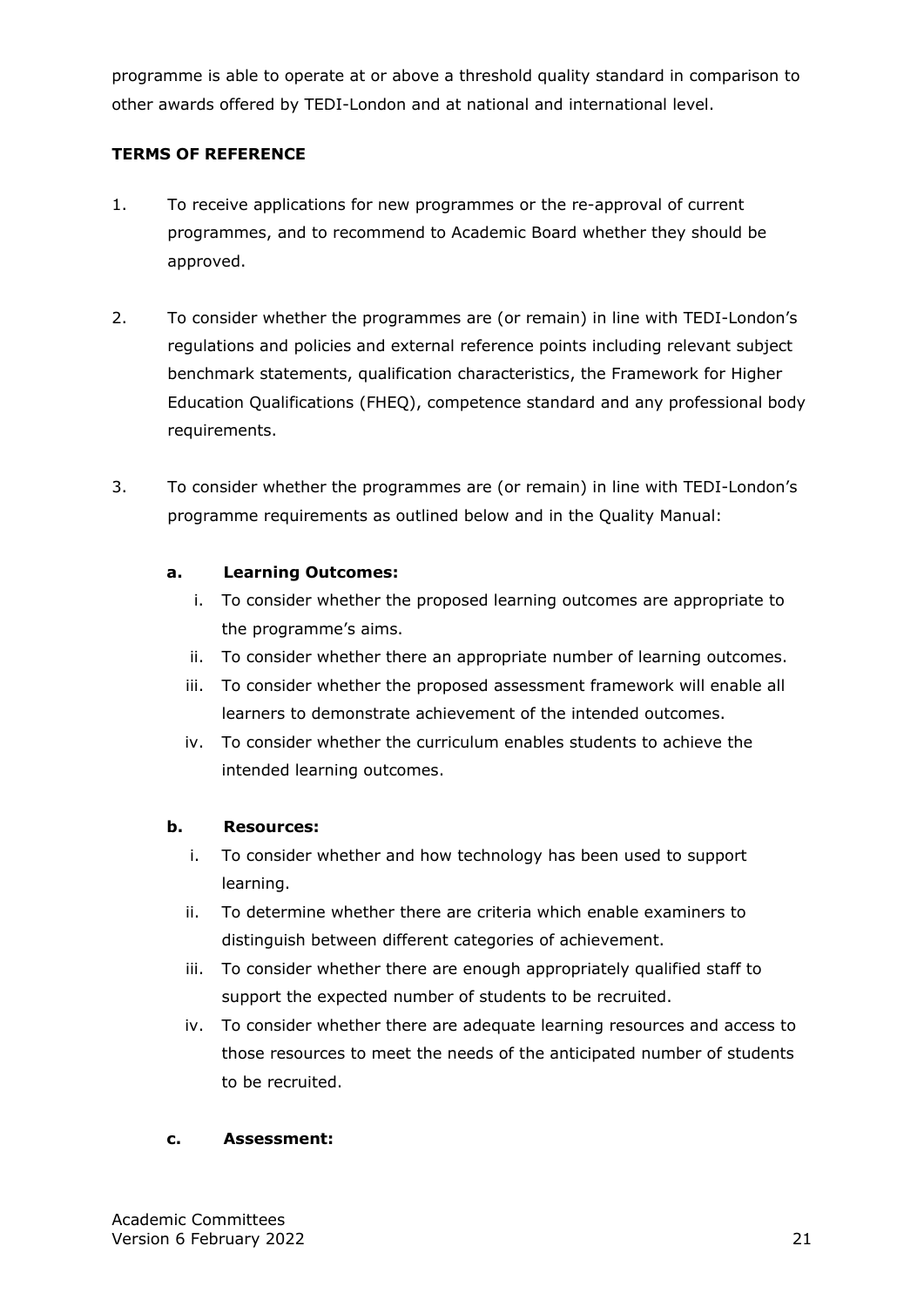- i. To consider whether the assessment methods chosen are appropriate, inclusive and effective.
- ii. To consider whether there are an appropriate number of summative assessments and how formative assessment used to facilitate learning.

## **d. Skills development:**

- i. To determine whether there is evidence of progression in skills development and knowledge acquisition.
- ii. To consider whether the learning and teaching activities proposed are appropriate in terms to enable learners to develop skills.
- iii. To consider whether there is evidence of activities that will help students to develop their employability.

# **e. Equality and diversity:**

- i. To consider whether proposed learning and teaching activities are inclusive of all learners, considering all dimensions of diversity, and appropriate in terms of the intended learning outcomes.
- ii. To determine whether there is evidence that the Programme Team will be supportive of the needs of students with differing needs and that there are suitable anticipatory arrangements to support and advise students e.g. for induction, progression, placements, periods abroad, disability and/or learning difficulties, academic difficulties and personal problems.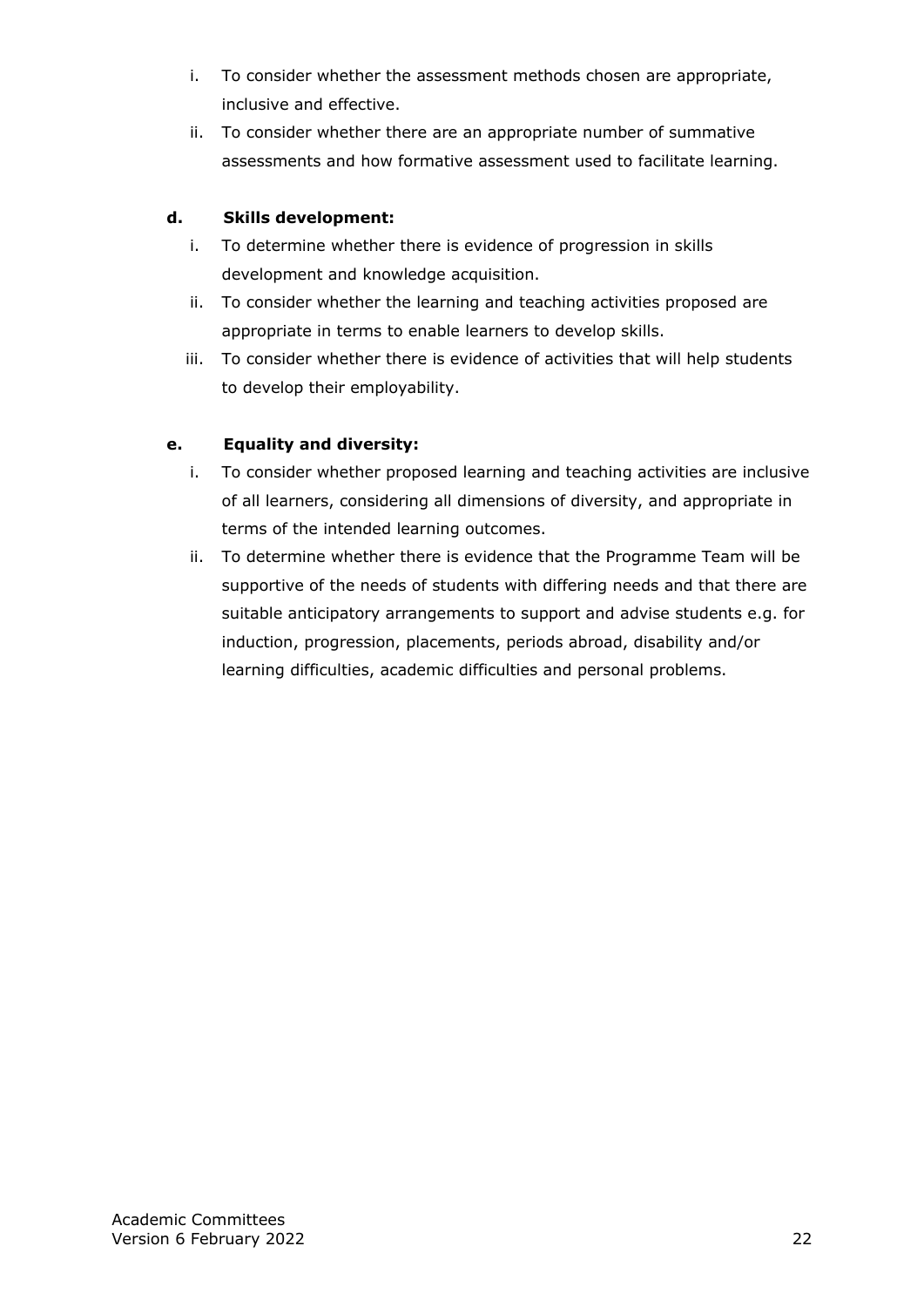# <span id="page-22-0"></span>**9. TERMS OF REFERENCE: LEARNING, TEACHING AND QUALITY COMMITTEE**

| <b>COMPOSITION</b>                       | <b>MEMBERSHIP</b>                      |               |
|------------------------------------------|----------------------------------------|---------------|
| Academic Director (Chair)                |                                        | Ex-officio    |
| Assistant Registrar - Education          |                                        | Ex-officio    |
| Assistant Registrar - Student Experience |                                        | Ex-officio    |
| Learning Technologist                    |                                        | Ex-officio    |
| <b>Staff Representatives</b>             | Staff member (Academic)                | Ex-officio    |
|                                          | Staff member (Academic)                | Ex-officio    |
|                                          | Staff member (Professional)            | Elected       |
| Student                                  | BEng or MEng Global Design Engineering | Elected       |
| Representatives                          | MEng Global Design Engineering         | Elected       |
| Registry Staff Member (Secretary)        |                                        | In attendance |

| <b>REPORTS TO</b>     | Academic Board               |
|-----------------------|------------------------------|
| <b>SUB-COMMITTEES</b> |                              |
| <b>MEETING</b>        | At least four times per year |
| <b>SCHEDULE</b>       |                              |
| <b>QUORUM</b>         | 50% of all voting members    |

#### **PURPOSE**

The Learning, Teaching and Quality Committee plays a fundamental role in assuring the academic standards of TEDI-London's awards and the high quality of learning opportunities provided to students. The Committee is responsible for the academic quality and standards of TEDI-London to ensure that its academic activities, including mutually beneficial collaborations, flourish, develop and are innovative and enterprising in all aspects. It has responsibility of the framework and operation of academic regulation, policy and practices concerning the quality and standards of TEDI-London awards.

The Learning, Teaching and Quality Committee is responsible for the enhancement of the quality of the educational offer and the dissemination of good practice. It is also responsible for ensuring that the framework and practices are aligned with external regulatory requirements and expectations.

## **TERMS OF REFERENCE**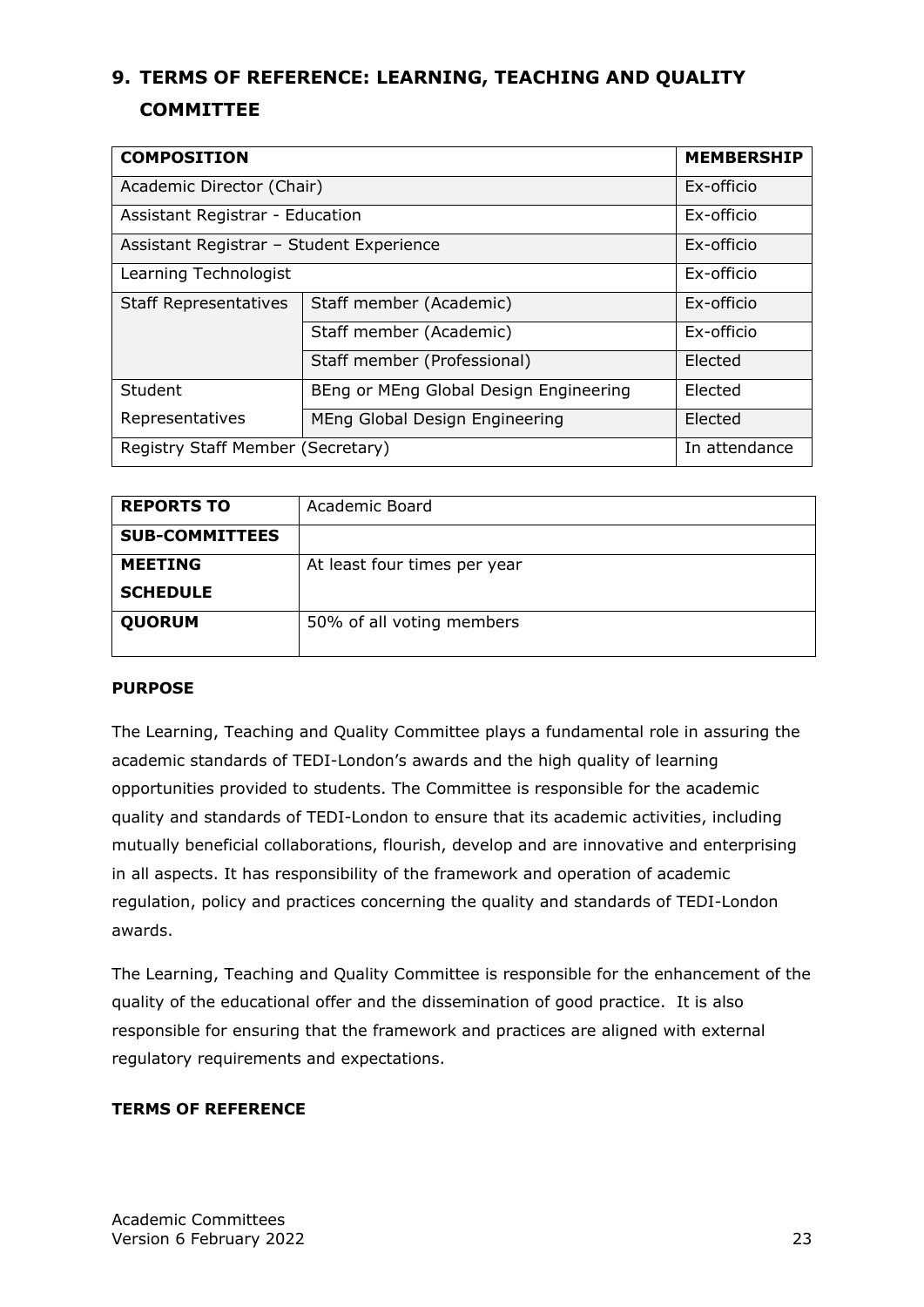- 1. To have management of the planning, development and implementation of all academic standards and quality enhancement activity in TEDI-London consistent with its mission and strategic plan including:
	- a. the external examiner system; including the consideration and approval of appointments and review of all external examiner reports
	- b. programme approval and reviews (periodic and annual) of programmes in line with the criteria set out in the Quality Manual; including the monitoring of action plans (with delegated responsibility given to the Programme Approval and Review Committee for periodic reviews and programme approvals/re-approvals)
	- c. approval of programme amendments in line with the criteria set out in the Quality Manual and reporting these to the Academic Board on an annual basis
	- d. accreditation by professional regulatory statutory bodies (PRSBs)
	- e. external consultations, audits and inspections
	- f. closure of programmes
	- g. procedures for internal progression of students and award of qualifications
	- h. alignment of teaching and learning provision to internal and external quality benchmarks and strategic objectives and targets
	- i. the use of student feedback data for enhancement activity
- 2. To debate, review and agree approaches to enhance the quality of teaching and learning, including:
	- a. delivery and assessment models
	- b. opportunities for the implementation of developments in learning technology
	- c. acquisition, distribution and allocation of teaching and learning resources
	- d. student administration processes
- 3. To receive, consider and respond as appropriate to Minutes from Sub-Committees.
- 4. To establish committees and working groups as necessary for the effective execution of responsibilities.
- 5. To formally report its proceedings, recommendations and matters of concern to the Academic Board, having regard to the maintenance of academic standards and the fulfilment of national sector and professional expectations.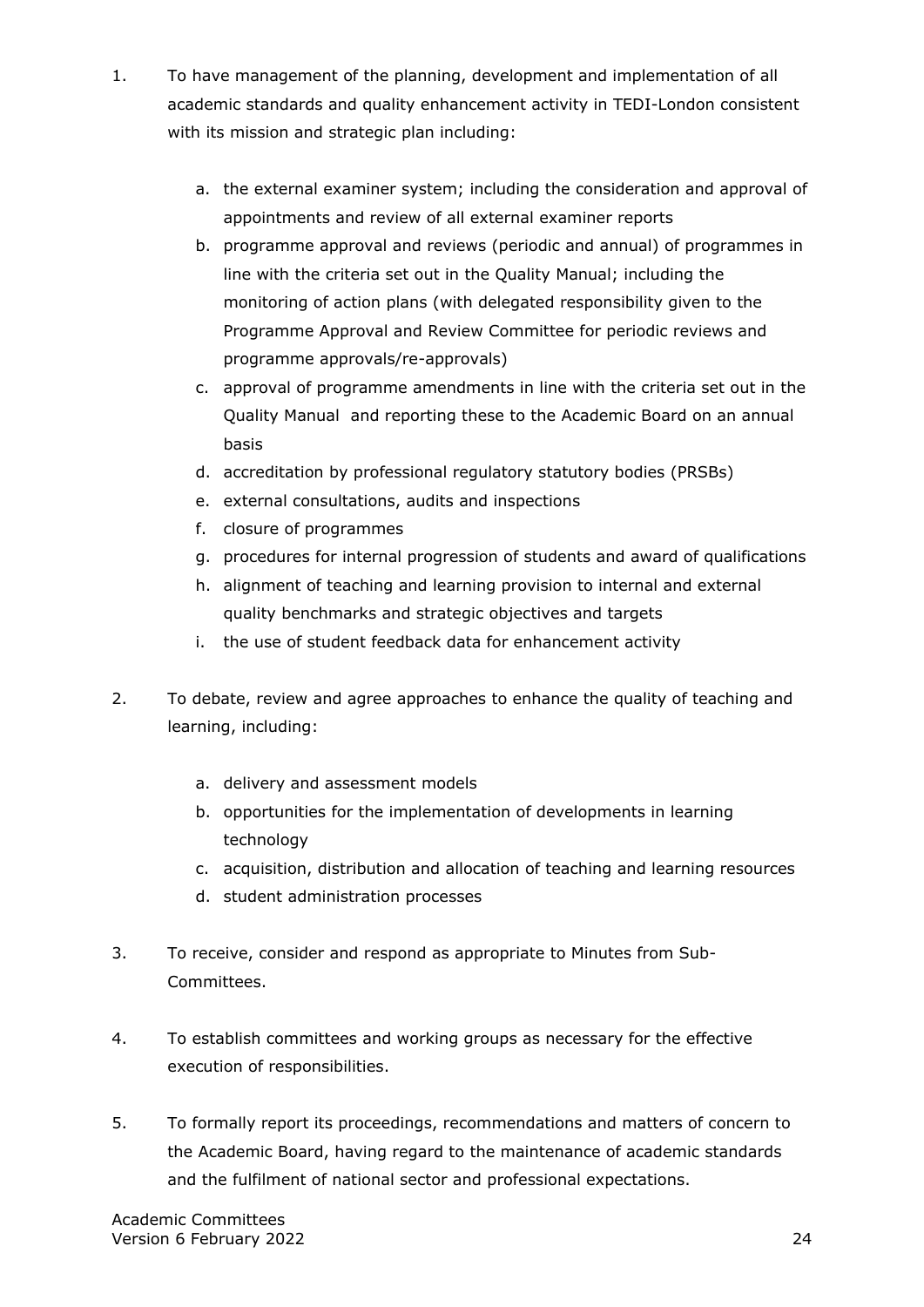- 6. To review the outcomes of academic appeals, complaints, student academic and disciplinary offences and ensure the effectiveness of these policies by monitoring relevant data and outcomes.
- 7. To report and make recommendations to TEDI-London Committees and Boards as required.
- 8. To receive updates and recommendations from TEDI-London Committees and Boards as appropriate.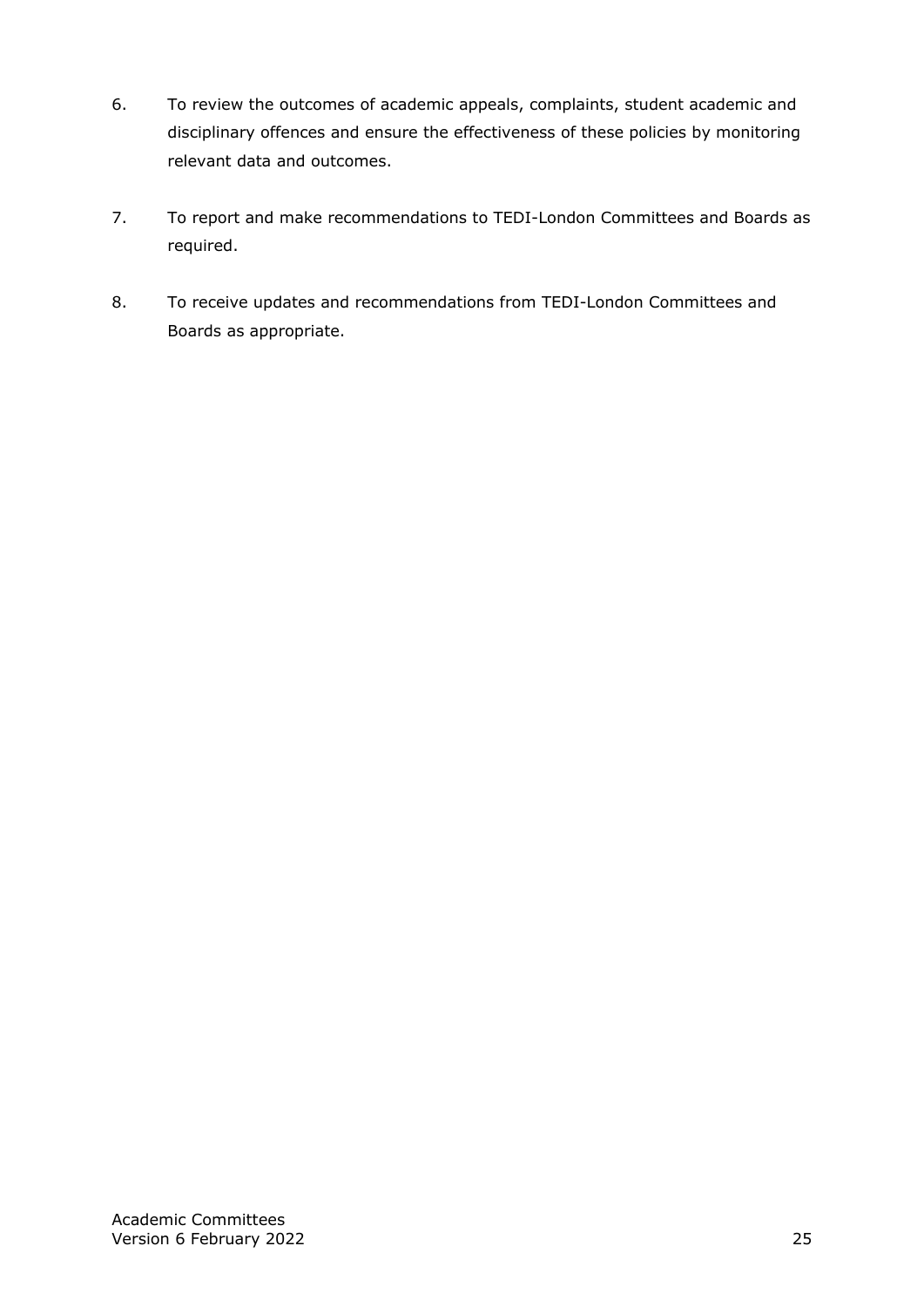# <span id="page-25-0"></span>**10. TERMS OF REFERENCE: ASSESSMENT BOARD**

| <b>Composition</b>                              |                                | <b>Membership</b> |
|-------------------------------------------------|--------------------------------|-------------------|
| <b>Deputy Dean (Chair)</b>                      |                                | Ex-officio        |
| <b>Academic Director (Deputy Chair)</b>         |                                | Appointed         |
| <b>External Examiner</b>                        |                                | Appointed         |
| <b>BEng Global Design</b><br><b>Engineering</b> | <b>Relevant Module Leaders</b> | Ex-officio        |
| <b>MEng Global Design</b><br><b>Engineering</b> | Relevant Module Leaders        | Ex-officio        |
| <b>Assistant Registrar - Education</b>          |                                | Ex-officio        |
| <b>Education Officer (Secretary)</b>            |                                | In attendance     |

| <b>REPORTS TO</b>                 | Academic Board                                                                          |
|-----------------------------------|-----------------------------------------------------------------------------------------|
| <b>SUB-COMMITTEES</b>             | n/a                                                                                     |
| <b>MEETING</b><br><b>SCHEDULE</b> | Twice a year:<br>June<br>$\bullet$                                                      |
|                                   | August for Resit Period modules<br>$\bullet$                                            |
| <b>QUORUM</b>                     | Chair or Deputy Chair, External Examiner and 50% of the<br>membership entitled to vote. |

#### **PURPOSE**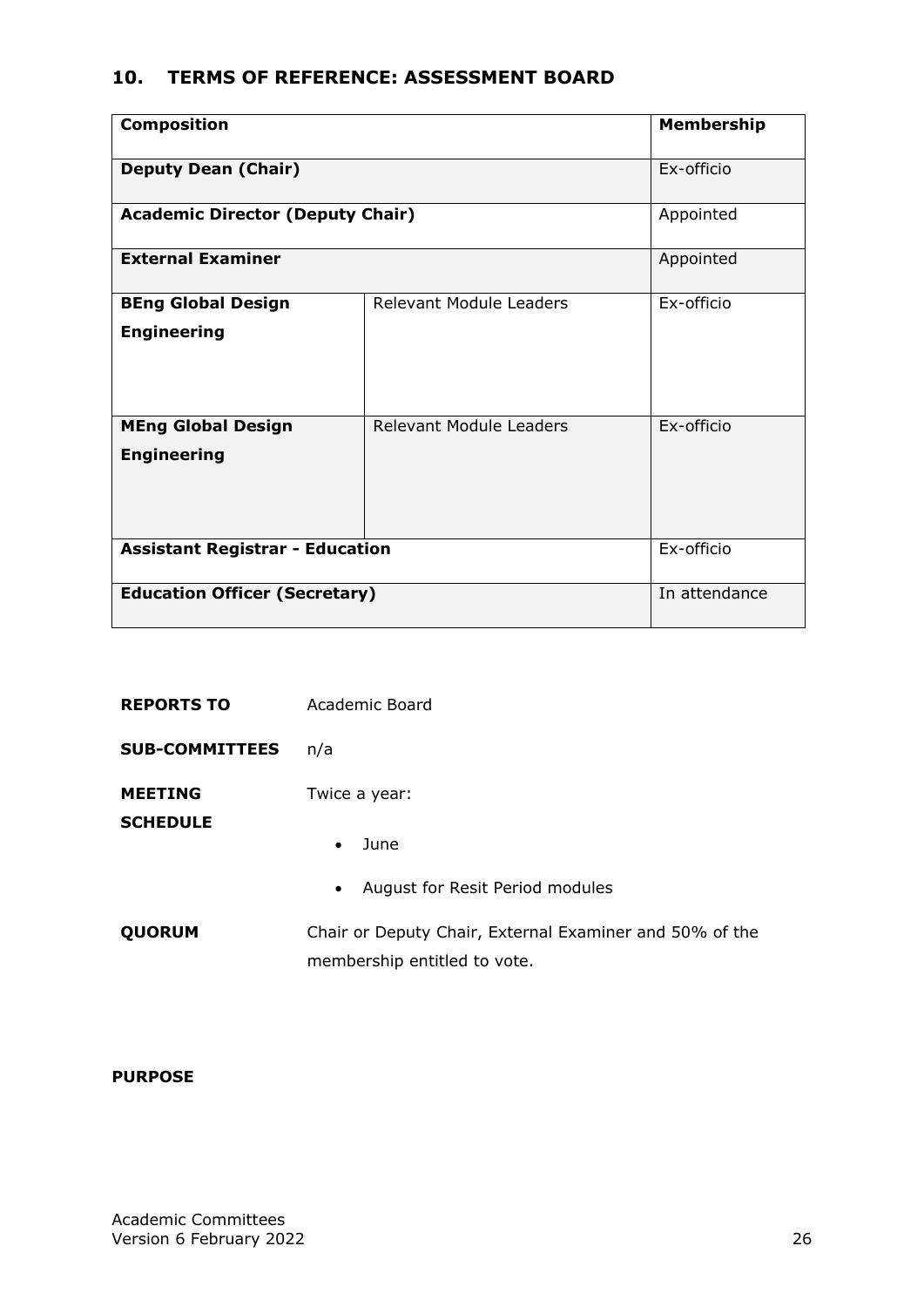The Assessment Board is responsible for ensuring that the examination and assessment procedures for TEDI-London awards are carried out in accordance with the regulations governing the programmes in a fair and impartial manner.

#### **TERMS OF REFERENCE**

The Assessment Board will consider results anonymously.

- 1. Consider and agree marks achieved by each student for assessment components, the overall module mark and credit to be awarded
- 2. Consider recommendations from Mitigating Circumstances Panels, Academic Dishonesty Panels, and other advisory panels as applicable
- 3. Receive any declarations of interests not dealt with prior to the Board and ensure that any examiners declaring conflicts are not present for discussions about those students in which they have an interest.
- 4. Make and approve decisions relating to students who:
	- a. meet all requirements to pass and may progress from one stage of a programme to another
	- b. meet all requirements to pass and be awarded, and the classification where appropriate
	- c. fail to meet requirements and are eligible for resit assessments or partial repeats
	- d. have approved Mitigating Circumstances and may be permitted an additional attempt at the assessment(s) and/or, where appropriate, an opportunity to repeat
	- e. fail to meet requirements and are to be withdrawn from the programme
	- f. are permitted to transfer to another programme of study
	- g. will receive a lower award than the one for which they are registered and assessed (exit award).
- 5. Apply any relevant PSRB requirements in accordance with approved regulations.
- 6. Agree the application of compensation where applicable.
- 7. Consider the final classification for eligible students.
- 8. Consider initial comments from External Examiners in advance of their written report.

Academic Committees Version 6 February 2022 27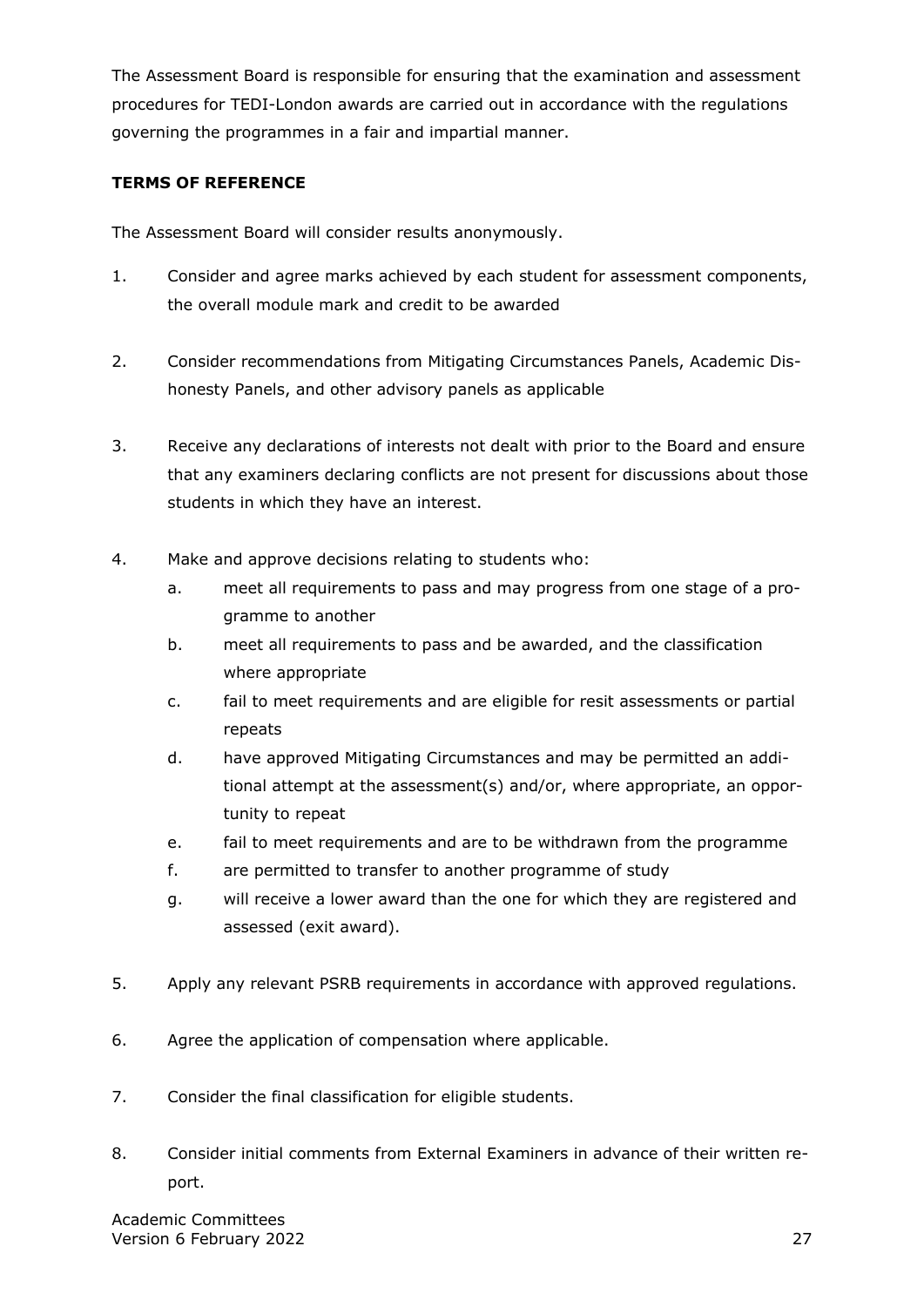9. Report any matters about the content, operation and assessment of a programme to the Academic Board and/or any matters of significant risk as appropriate.